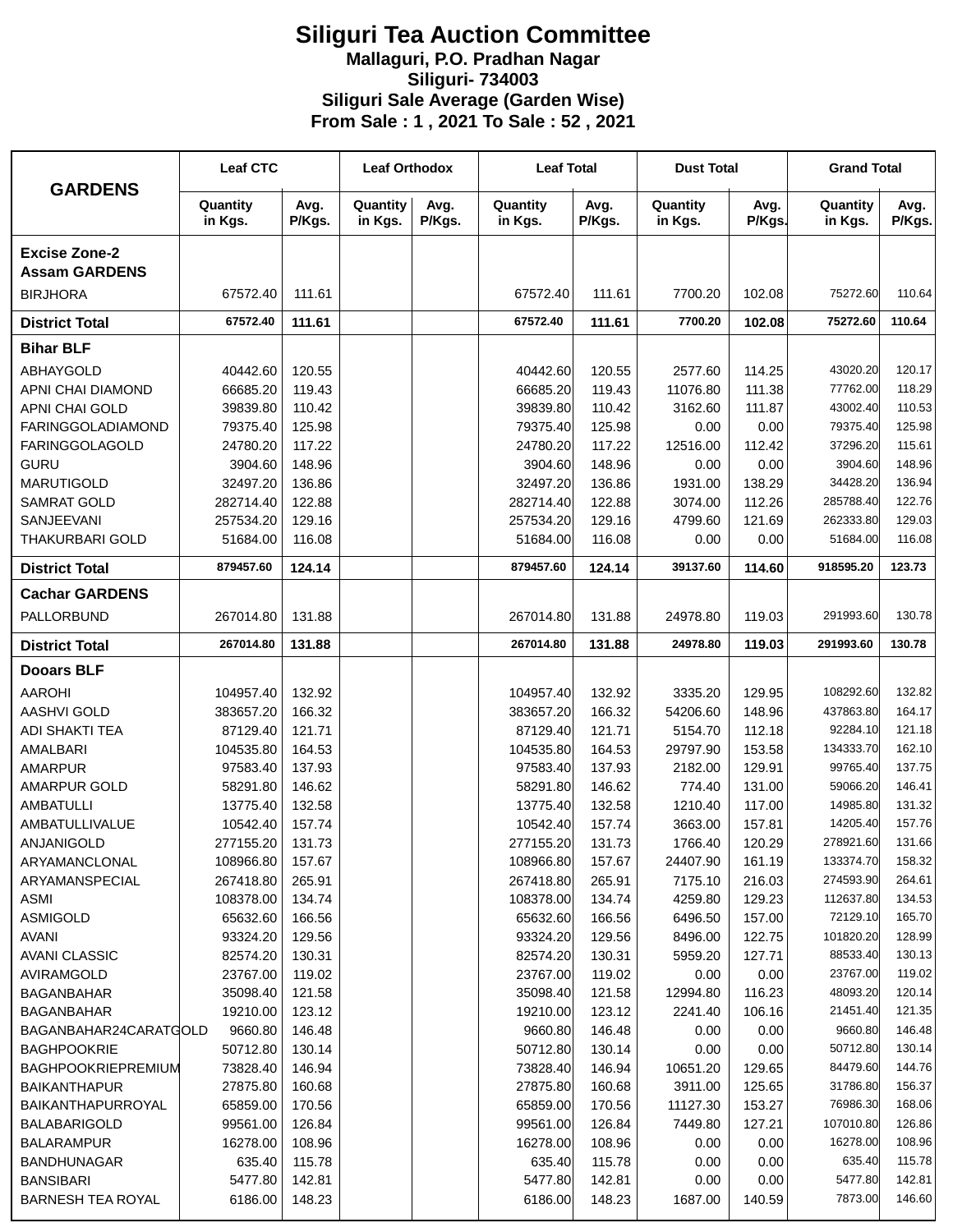|                                             | <b>Leaf CTC</b>       |                  | <b>Leaf Orthodox</b> |                | <b>Leaf Total</b>     |                  | <b>Dust Total</b>   |                  | <b>Grand Total</b>     |                  |
|---------------------------------------------|-----------------------|------------------|----------------------|----------------|-----------------------|------------------|---------------------|------------------|------------------------|------------------|
| <b>GARDENS</b>                              | Quantity<br>in Kgs.   | Avg.<br>P/Kgs.   | Quantity<br>in Kgs.  | Avg.<br>P/Kgs. | Quantity<br>in Kgs.   | Avg.<br>P/Kgs.   | Quantity<br>in Kgs. | Avg.<br>P/Kgs.   | Quantity<br>in Kgs.    | Avg.<br>P/Kgs.   |
| <b>Excise Zone-2</b>                        |                       |                  |                      |                |                       |                  |                     |                  |                        |                  |
| <b>BATLABARI</b>                            | 26192.80              | 117.02           |                      |                | 26192.80              | 117.02           | 2085.50             | 113.33           | 28278.30               | 116.75           |
| <b>BHAKTIPARA</b>                           | 122466.80             | 126.31           |                      |                | 122466.80             | 126.31           | 7027.50             | 119.06           | 129494.30              | 125.92           |
| <b>BHATURBARI</b>                           | 2567.00               | 184.17           |                      |                | 2567.00               | 184.17           | 0.00                | 0.00             | 2567.00                | 184.17           |
| <b>BIKRAM</b>                               | 298825.20             | 143.47           |                      |                | 298825.20             | 143.47           | 11178.50            | 136.46           | 310003.70              | 143.21           |
| <b>BIKRAMROYAL</b>                          | 46365.20              | 171.21           |                      |                | 46365.20              | 171.21           | 204.70              | 156.00           | 46569.90               | 171.14           |
| <b>BLK</b>                                  | 31706.40              | 118.71           |                      |                | 31706.40              | 118.71           | 1028.80             | 110.00           | 32735.20               | 118.44           |
| <b>BLK SUPREME</b>                          | 88195.40              | 118.56           |                      |                | 88195.40              | 118.56           | 2811.60             | 117.11           | 91007.00               | 118.51           |
| CHINU TEA GOLD                              | 12070.60              | 136.74           |                      |                | 12070.60              | 136.74           | 175.40              | 146.00           | 12246.00               | 136.87           |
| <b>DEBNAGAR</b>                             | 46954.20              | 150.70           |                      |                | 46954.20              | 150.70           | 2583.20             | 158.70           | 49537.40               | 151.11           |
| <b>DEVERSHEY</b>                            | 8727.80               | 131.26           |                      |                | 8727.80               | 131.26           | 0.00                | 0.00             | 8727.80                | 131.26           |
| <b>DEVSHREE</b>                             | 5738.00               | 112.72           |                      |                | 5738.00               | 112.72           | 0.00                | 0.00             | 5738.00                | 112.72           |
| DEVSHREE ROYAL                              | 39847.20              | 114.43           |                      |                | 39847.20              | 114.43           | 4200.40             | 112.18           | 44047.60               | 114.22           |
| <b>DHANTALA TEA</b>                         | 83420.80              | 126.56           |                      |                | 83420.80              | 126.56           | 1754.50             | 109.74           | 85175.30               | 126.21           |
| <b>DHARLA</b>                               | 6438.20               | 142.99           |                      |                | 6438.20               | 142.99           | 1031.10             | 142.95           | 7469.30                | 142.98           |
| <b>DHARLA PREMIUM</b>                       | 2922.40               | 169.72           |                      |                | 2922.40               | 169.72           | 0.00                | 0.00             | 2922.40                | 169.72           |
| <b>EVERGREENSUPREEM</b>                     | 2236.40               | 125.96           |                      |                | 2236.40               | 125.96           | 1034.40             | 126.00           | 3270.80                | 125.97           |
| <b>GAGANBARI</b>                            | 22256.60              | 128.49           |                      |                | 22256.60              | 128.49           | 0.00                | 0.00             | 22256.60               | 128.49           |
| GAGANBARIVALUE                              | 28178.00              | 126.35           |                      |                | 28178.00              | 126.35           | 2264.60             | 158.68           | 30442.60               | 128.75           |
| <b>GARALBARI ROYAL</b>                      | 6041.20               | 146.62           |                      |                | 6041.20               | 146.62           | 0.00                | 0.00             | 6041.20                | 146.62           |
| <b>GARALBARI SUPREME</b>                    | 7329.60               | 130.06           |                      |                | 7329.60               | 130.06           | 0.00                | 0.00             | 7329.60                | 130.06           |
| GARAMVALLEY                                 | 90301.80              | 117.72           |                      |                | 90301.80              | 117.72           | 2046.20             | 126.05           | 92348.00               | 117.90           |
| GARAMVALLEYGOLD                             | 168125.60             | 122.11           |                      |                | 168125.60             | 122.11           | 5962.10             | 129.38           | 174087.70              | 122.35           |
| <b>GEETATEADIAMOND</b>                      | 126009.20             | 155.16           |                      |                | 126009.20             | 155.16           | 1106.80             | 127.00           | 127116.00              | 154.92           |
| <b>GEETATEAGOLD</b>                         | 209045.40             | 140.33           |                      |                | 209045.40             | 140.33           | 8064.20             | 130.31           | 217109.60              | 139.95           |
| <b>GREENTOUCHROYAL</b>                      | 27160.40              | 147.59           |                      |                | 27160.40              | 147.59           | 2649.30             | 148.19           | 29809.70               | 147.64           |
| <b>GUYABARI</b>                             | 23734.80              | 120.95           |                      |                | 23734.80              | 120.95           | 10729.50            | 115.60           | 34464.30               | 119.28           |
| <b>HARSINGPUR</b>                           | 114547.00             | 115.19           |                      |                | 114547.00             | 115.19           | 2263.20             | 115.00           | 116810.20              | 115.19           |
| <b>HOLLONG</b>                              | 49802.80              | 132.83           |                      |                | 49802.80              | 132.83           | 17789.20            | 136.01           | 67592.00               | 133.67           |
| <b>INDIRAGOLD</b>                           | 228442.00             | 149.35           |                      |                | 228442.00             | 149.35           | 37256.50            | 145.38           | 265698.50              | 148.79           |
| <b>INDIRATEA</b>                            | 154111.60             | 145.01           |                      |                | 154111.60             | 145.01           | 33448.50            | 139.85           | 187560.10              | 144.09           |
| <b>JAI JALPESHBARI</b>                      | 38657.80              | 133.63           |                      |                | 38657.80              | 133.63           | 4802.40             | 120.17           | 43460.20               | 132.14           |
| <b>JAIJALPESHBARISHG</b>                    | 140687.00             | 128.67           |                      |                | 140687.00             | 128.67           | 15179.60            | 114.96           | 155866.60              | 127.34           |
| JALPARA                                     | 39380.20              | 142.49           |                      |                | 39380.20              | 142.49           | 9229.90             | 124.06           | 48610.10               | 138.99           |
| JALPARA ROYAL                               | 751.40                | 145.00           |                      |                | 751.40                | 145.00           | 0.00                | 0.00             | 751.40                 | 145.00           |
| <b>JAMUNBARI</b>                            | 67018.40              | 124.83           |                      |                | 67018.40              | 124.83           | 5566.40             | 116.86           | 72584.80               | 124.22           |
| <b>JOREDIGHIGOLD</b>                        | 136786.00             | 130.51           |                      |                | 136786.00             | 130.51           | 7099.60             | 139.83           | 143885.60              | 130.97           |
| JOTIYAKALI GOLD                             | 6656.80               | 115.11           |                      |                | 6656.80               | 115.11           | 0.00                | 0.00             | 6656.80                | 115.11           |
| <b>KADMABARI</b>                            | 61894.60              | 116.67           |                      |                | 61894.60              | 116.67           | 3866.40             | 111.00           | 65761.00               | 116.34           |
| KADMABARI GOLD                              | 364768.40             | 132.57           |                      |                | 364768.40             | 132.57           | 28797.60            | 124.14           | 393566.00              | 131.95           |
| <b>KAIRASUPREME</b>                         | 8788.40               | 122.24           |                      |                | 8788.40               | 122.24           | 0.00                | 0.00             | 8788.40                | 122.24           |
| KALIAPANI                                   | 61278.20              | 129.48           |                      |                | 61278.20              | 129.48           | 0.00                | 0.00             | 61278.20               | 129.48           |
| KALIRHAT                                    | 771.40                | 153.00           |                      |                | 771.40                | 153.00           | 0.00                | 0.00             | 771.40                 | 153.00           |
| KARALI-SUPRIM                               | 226460.20             | 150.55           |                      |                | 226460.20             | 150.55           | 19773.50            | 139.66           | 246233.70              | 149.67<br>120.40 |
| <b>KASHI</b>                                | 58200.60              | 120.47           |                      |                | 58200.60              | 120.47           | 3593.00             | 119.32           | 61793.60               |                  |
| <b>KAWAGUB TEA GOLD</b>                     | 84841.40              | 122.85           |                      |                | 84841.40              | 122.85           | 11938.10            | 113.79           | 96779.50               | 121.73           |
| <b>KUMARPARA</b>                            | 2496.20               | 125.06           |                      |                | 2496.20               | 125.06           | 0.00                | 0.00             | 2496.20                | 125.06           |
| LAXMIBARI                                   | 249807.80             | 117.55           |                      |                | 249807.80             | 117.55           | 0.00                | 0.00             | 249807.80<br>874806.80 | 117.55<br>121.77 |
| LAXMIBARISUPREME                            | 858400.40             | 121.74           |                      |                | 858400.40             | 121.74           | 16406.40            | 123.23           | 195497.60              | 130.34           |
| MAHALAXMI                                   | 179479.60             | 130.94           |                      |                | 179479.60             | 130.94           | 16018.00            | 123.64           |                        |                  |
| <b>MAHALAXMI GOLD</b>                       | 30960.60              | 131.09           |                      |                | 30960.60              | 131.09           | 0.00                | 0.00             | 30960.60               | 131.09           |
| MAHANVITA                                   | 161593.80             | 121.34           |                      |                | 161593.80             | 121.34           | 4598.70             | 103.94           | 166192.50              | 120.86           |
| <b>MAHAVIR</b>                              | 84195.20              | 160.41           |                      |                | 84195.20              | 160.41           | 0.00                | 0.00             | 84195.20               | 160.41           |
| <b>MAIJONGBARI</b>                          | 44705.60              | 133.49           |                      |                | 44705.60              | 133.49           | 4951.60             | 125.50           | 49657.20               | 132.69           |
| <b>MAIJONGBARIPREMIUM</b>                   | 14227.00              | 156.72           |                      |                | 14227.00              | 156.72           | 5240.40             | 132.73           | 19467.40               | 150.26           |
| MANGALBARI                                  | 105126.60             | 136.24           |                      |                | 105126.60             | 136.24           | 10264.60            | 128.18           | 115391.20<br>59941.00  | 135.52<br>123.73 |
| MANGALBARI GOLD                             | 58866.60              | 123.83           |                      |                | 58866.60              | 123.83           | 1074.40             | 118.00           | 194044.30              | 163.46           |
| MANGALBARIGOLD24CARAT<br>MANGALBARIPLATINUM | 181606.60<br>28135.60 | 164.58<br>147.90 |                      |                | 181606.60<br>28135.60 | 164.58<br>147.90 | 12437.70<br>1797.60 | 147.11<br>132.88 | 29933.20               | 147.00           |
|                                             |                       |                  |                      |                |                       |                  |                     |                  |                        |                  |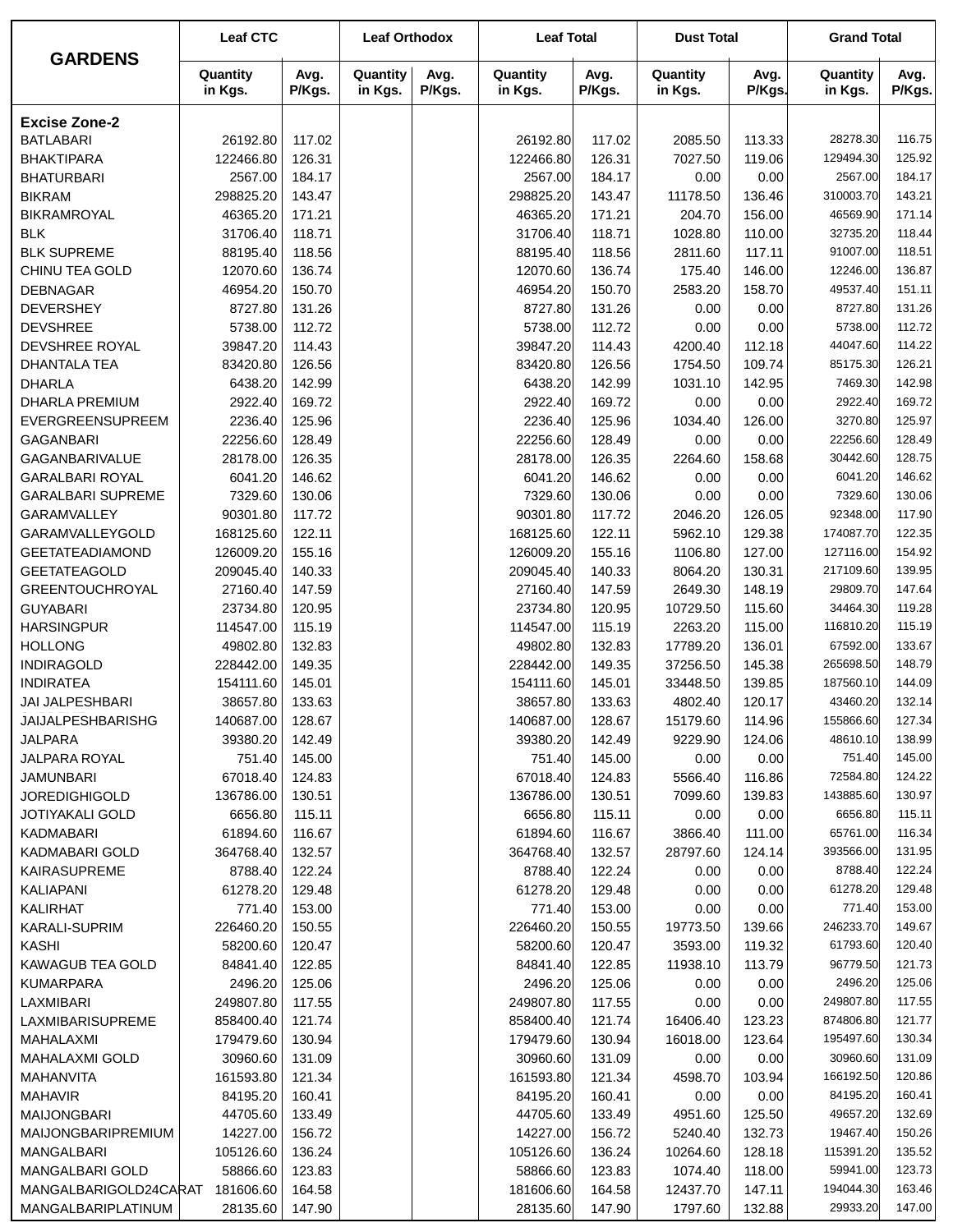| <b>GARDENS</b>                       | <b>Leaf CTC</b>       |                  | <b>Leaf Orthodox</b> |                | <b>Leaf Total</b>     |                  | <b>Dust Total</b>   |                  | <b>Grand Total</b>    |                  |
|--------------------------------------|-----------------------|------------------|----------------------|----------------|-----------------------|------------------|---------------------|------------------|-----------------------|------------------|
|                                      | Quantity<br>in Kgs.   | Avg.<br>P/Kgs.   | Quantity<br>in Kgs.  | Avg.<br>P/Kgs. | Quantity<br>in Kgs.   | Avg.<br>P/Kgs.   | Quantity<br>in Kgs. | Avg.<br>P/Kgs.   | Quantity<br>in Kgs.   | Avg.<br>P/Kgs.   |
| <b>Excise Zone-2</b>                 |                       |                  |                      |                |                       |                  |                     |                  |                       |                  |
| <b>MANJIRA</b>                       | 5135.80               | 136.91           |                      |                | 5135.80               | 136.91           | 0.00                | 0.00             | 5135.80               | 136.91           |
| MANJIRA VALUE                        | 8494.00               | 151.73           |                      |                | 8494.00               | 151.73           | 1034.40             | 166.00           | 9528.40               | 153.28           |
| <b>MANVI</b>                         | 183498.80             | 133.48           |                      |                | 183498.80             | 133.48           | 21059.00            | 122.42           | 204557.80             | 132.34           |
| MAYAJUKTA CLONAL                     | 13780.00              | 133.08           |                      |                | 13780.00              | 133.08           | 1068.80             | 150.50           | 14848.80              | 134.33           |
| MAYAJUKTA GOLD                       | 201549.40             | 136.23           |                      |                | 201549.40             | 136.23           | 4009.80             | 142.57           | 205559.20             | 136.36           |
| <b>MAYAJUKTA SUPREME</b>             | 26645.00              | 144.58           |                      |                | 26645.00              | 144.58           | 879.80              | 143.42           | 27524.80              | 144.54           |
| <b>MAYNABARI</b>                     | 9930.00               | 122.20           |                      |                | 9930.00               | 122.20           | 771.10              | 136.61           | 10701.10              | 123.24           |
| MAYNABARI ROYAL                      | 25782.80              | 123.85           |                      |                | 25782.80              | 123.85           | 0.00                | 0.00             | 25782.80              | 123.85           |
| <b>MAYNABARI SUPREME</b>             | 413166.80             | 131.30           |                      |                | 413166.80             | 131.30           | 10396.90            | 132.05           | 423563.70             | 131.31           |
| <b>MAZHABARI</b>                     | 1031.40               | 109.00           |                      |                | 1031.40               | 109.00           | 0.00                | 0.00             | 1031.40               | 109.00           |
| <b>MAZHABARI ROYAL</b>               | 29798.80              | 118.86           |                      |                | 29798.80              | 118.86           | 0.00                | 0.00             | 29798.80              | 118.86           |
| <b>MOHEPOOKRIE</b>                   | 37028.20              | 133.55           |                      |                | 37028.20              | 133.55           | 5213.40             | 115.57           | 42241.60              | 131.33           |
| <b>MOHINIPUR</b>                     | 78341.20              | 139.74           |                      |                | 78341.20              | 139.74           | 30703.80            | 129.55           | 109045.00             | 136.87           |
| <b>MOKRARI</b>                       | 7711.00               | 116.36           |                      |                | 7711.00               | 116.36           | 514.40              | 116.00           | 8225.40               | 116.33           |
| <b>MOKRARIGOLD</b>                   | 17699.00              | 128.54<br>145.29 |                      |                | 17699.00              | 128.54           | 514.40              | 166.00           | 18213.40              | 129.59<br>145.29 |
| <b>MORPANI ROYAL</b>                 | 43357.00<br>252477.80 | 137.06           |                      |                | 43357.00<br>252477.80 | 145.29           | 0.00<br>13174.50    | 0.00             | 43357.00<br>265652.30 | 136.76           |
| <b>MORPANIGOLD</b><br>MUDIPARA ROYAL | 49070.80              | 151.08           |                      |                | 49070.80              | 137.06<br>151.08 | 5510.30             | 131.01<br>135.42 | 54581.10              | 149.50           |
| NIGAMVALLEY                          | 11286.20              | 130.96           |                      |                | 11286.20              | 130.96           | 0.00                | 0.00             | 11286.20              | 130.96           |
| <b>NOWAPARA</b>                      | 52079.60              | 158.22           |                      |                | 52079.60              | 158.22           | 8238.80             | 141.81           | 60318.40              | 155.98           |
| NOWAPARA ROYAL                       | 62762.60              | 161.04           |                      |                | 62762.60              | 161.04           | 8522.10             | 138.75           | 71284.70              | 158.37           |
| NOWAPARA SPECIAL                     | 24281.60              | 169.33           |                      |                | 24281.60              | 169.33           | 0.00                | 0.00             | 24281.60              | 169.33           |
| PADANJALI                            | 825193.80             | 133.46           |                      |                | 825193.80             | 133.46           | 86160.50            | 127.35           | 911354.30             | 132.88           |
| PADANJALIGOLD                        | 51695.80              | 159.95           |                      |                | 51695.80              | 159.95           | 4160.50             | 159.23           | 55856.30              | 159.90           |
| PADMABARI                            | 73205.80              | 134.59           |                      |                | 73205.80              | 134.59           | 5561.10             | 140.96           | 78766.90              | 135.04           |
| PADMABARIGOLD                        | 130054.40             | 135.87           |                      |                | 130054.40             | 135.87           | 5329.90             | 153.36           | 135384.30             | 136.55           |
| <b>PANBARI</b>                       | 218782.80             | 122.89           |                      |                | 218782.80             | 122.89           | 1591.90             | 130.41           | 220374.70             | 122.94           |
| PANBARIGOLD                          | 419902.20             | 131.56           |                      |                | 419902.20             | 131.56           | 11443.50            | 126.01           | 431345.70             | 131.41           |
| <b>PANGABARI</b>                     | 54955.00              | 121.38           |                      |                | 54955.00              | 121.38           | 10316.00            | 124.01           | 65271.00              | 121.80           |
| <b>PRAAKRITIK</b>                    | 899945.40             | 120.63           |                      |                | 899945.40             | 120.63           | 18902.00            | 116.29           | 918847.40             | 120.54           |
| RADHABARI                            | 5426.60               | 114.81           |                      |                | 5426.60               | 114.81           | 589.40              | 106.00           | 6016.00               | 113.95           |
| RADHABARI GOLD                       | 24545.80              | 108.78           |                      |                | 24545.80              | 108.78           | 1103.20             | 103.07           | 25649.00              | 108.53           |
| RANIRHAT                             | 5651.20               | 153.39           |                      |                | 5651.20               | 153.39           | 0.00                | 0.00             | 5651.20               | 153.39           |
| SAHEBBARIROYAL                       | 44004.20              | 129.15           |                      |                | 44004.20              | 129.15           | 0.00                | 0.00             | 44004.20              | 129.15           |
| SALKABARI                            | 36757.00              | 122.43           |                      |                | 36757.00              | 122.43           | 0.00                | 0.00             | 36757.00              | 122.43           |
| <b>SANKALP</b>                       | 189418.60             | 123.54           |                      |                | 189418.60             | 123.54           | 1933.20             | 160.00           | 191351.80             | 123.91           |
| SANYASIHAT ROYAL                     | 40989.20              | 166.49           |                      |                | 40989.20              | 166.49           | 0.00                | 0.00             | 40989.20              | 166.49           |
| SARASWATI ROYAL                      | 2410.80               | 152.03           |                      |                | 2410.80               | 152.03           | 0.00                | 0.00             | 2410.80               | 152.03           |
| <b>SARIAM PREMIUM</b>                | 11328.20              | 142.65           |                      |                | 11328.20              | 142.65           | 878.40              | 140.00           | 12206.60              | 142.46           |
| SARODAMONI<br>SARODAMONIVALUE        | 20949.00<br>17163.20  | 163.48<br>156.55 |                      |                | 20949.00<br>17163.20  | 163.48<br>156.55 | 774.40<br>0.00      | 174.00<br>0.00   | 21723.40<br>17163.20  | 163.86<br>156.55 |
| SATABDI                              | 120955.80             | 133.81           |                      |                | 120955.80             | 133.81           | 7915.60             | 129.39           | 128871.40             | 133.54           |
| SATABDI GOLD                         | 140772.60             | 126.20           |                      |                | 140772.60             | 126.20           | 11648.90            | 113.49           | 152421.50             | 125.23           |
| <b>SATHGAON</b>                      | 149778.60             | 118.51           |                      |                | 149778.60             | 118.51           | 9038.40             | 115.54           | 158817.00             | 118.35           |
| <b>SENCHAL</b>                       | 26020.20              | 171.59           |                      |                | 26020.20              | 171.59           | 14556.80            | 140.81           | 40577.00              | 160.54           |
| <b>SHIVALICK</b>                     | 70070.80              | 134.97           |                      |                | 70070.80              | 134.97           | 1488.80             | 144.37           | 71559.60              | 135.16           |
| SHIVALICK ROYAL                      | 11360.80              | 124.15           |                      |                | 11360.80              | 124.15           | 0.00                | 0.00             | 11360.80              | 124.15           |
| SONAAJULI                            | 122800.80             | 128.33           |                      |                | 122800.80             | 128.33           | 0.00                | 0.00             | 122800.80             | 128.33           |
| <b>SONIBARI</b>                      | 34495.20              | 125.07           |                      |                | 34495.20              | 125.07           | 0.00                | 0.00             | 34495.20              | 125.07           |
| SREERUPADIAMOND                      | 101213.20             | 126.46           |                      |                | 101213.20             | 126.46           | 1044.40             | 141.00           | 102257.60             | 126.61           |
| SREERUPAGOLD                         | 97988.80              | 114.65           |                      |                | 97988.80              | 114.65           | 4453.40             | 109.47           | 102442.20             | 114.43           |
| <b>SUDHA</b>                         | 182404.00             | 122.67           |                      |                | 182404.00             | 122.67           | 9834.30             | 118.88           | 192238.30             | 122.48           |
| <b>SUTUNGA</b>                       | 2825.60               | 113.05           |                      |                | 2825.60               | 113.05           | 0.00                | 0.00             | 2825.60               | 113.05           |
| <b>TATOPANI</b>                      | 21221.00              | 124.45           |                      |                | 21221.00              | 124.45           | 6239.60             | 115.91           | 27460.60              | 122.51           |
| <b>TATOPANISUPREME</b>               | 42887.00              | 135.91           |                      |                | 42887.00              | 135.91           | 7587.30             | 127.89           | 50474.30              | 134.71           |
| <b>TEABORN</b>                       | 287372.80             | 127.52           |                      |                | 287372.80             | 127.52           | 18801.30            | 131.97           | 306174.10             | 127.79           |
| <b>TELANIPAR ROYAL</b>               | 50393.40              | 126.63           |                      |                | 50393.40              | 126.63           | 774.40              | 111.00           | 51167.80              | 126.39           |
| <b>TELANIPARA</b>                    | 183688.20             | 129.75           |                      |                | 183688.20             | 129.75           | 6964.40             | 107.70           | 190652.60             | 128.94           |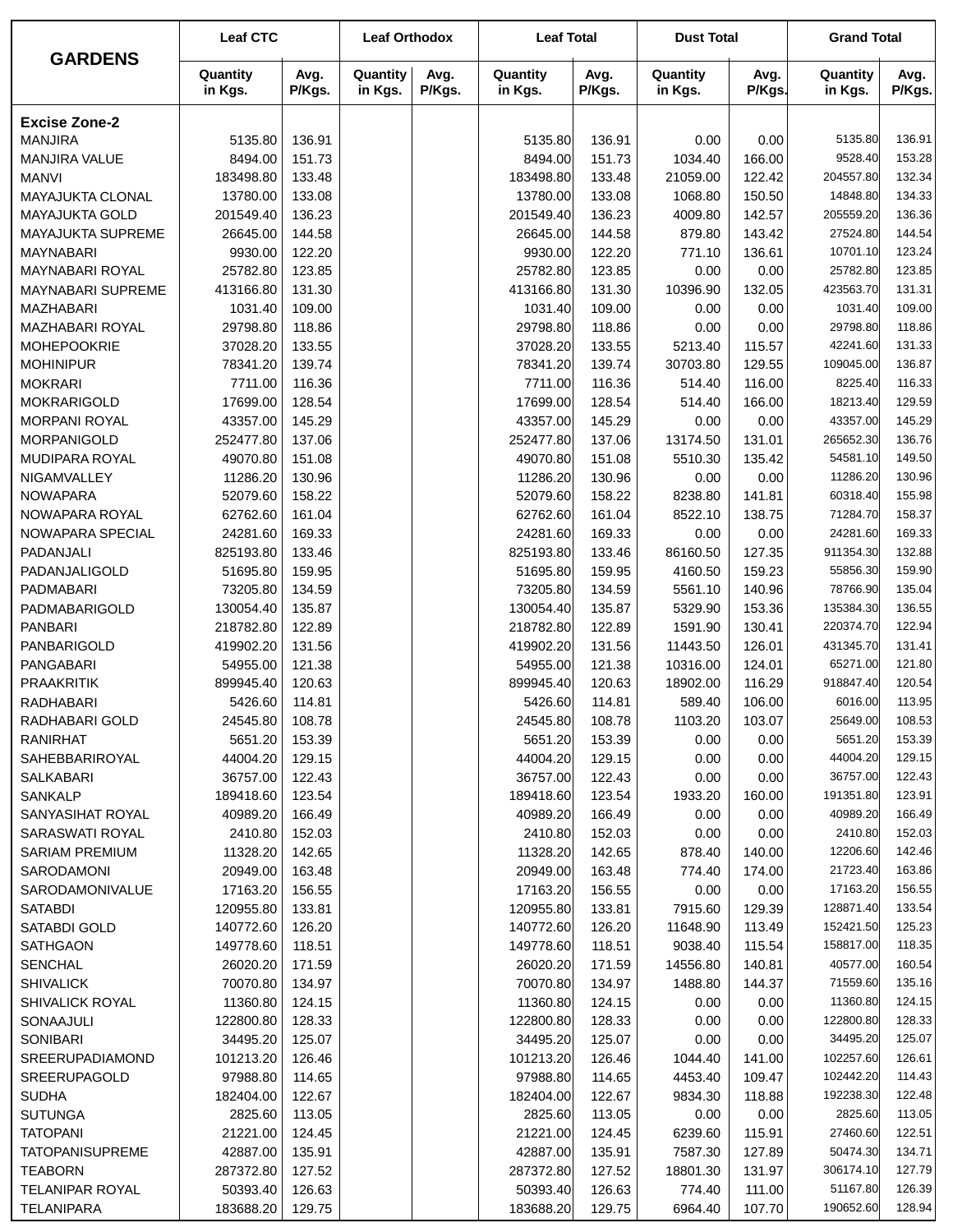|                                         | <b>Leaf CTC</b>       |                  | <b>Leaf Orthodox</b> |                | <b>Leaf Total</b>     |                  | <b>Dust Total</b>   |                  | <b>Grand Total</b>     |                  |
|-----------------------------------------|-----------------------|------------------|----------------------|----------------|-----------------------|------------------|---------------------|------------------|------------------------|------------------|
| <b>GARDENS</b>                          | Quantity<br>in Kgs.   | Avg.<br>P/Kgs.   | Quantity<br>in Kgs.  | Avg.<br>P/Kgs. | Quantity<br>in Kgs.   | Avg.<br>P/Kgs.   | Quantity<br>in Kgs. | Avg.<br>P/Kgs.   | Quantity<br>in Kgs.    | Avg.<br>P/Kgs.   |
| <b>Excise Zone-2</b>                    |                       |                  |                      |                |                       |                  |                     |                  |                        |                  |
| <b>TINBIGHA</b>                         | 128180.40             | 149.10           |                      |                | 128180.40             | 149.10           | 21689.90            | 144.29           | 149870.30              | 148.40           |
| <b>UTIBLACK</b>                         | 163755.60             | 136.73           |                      |                | 163755.60             | 136.73           | 18078.90            | 126.50           | 181834.50              | 135.72           |
| <b>VEERPRIDE</b>                        | 21379.40              | 101.98           |                      |                | 21379.40              | 101.98           | 0.00                | 0.00             | 21379.40               | 101.98           |
| <b>District Total</b>                   | 14261226.80           | 136.05           |                      |                | 14261226.80           | 136.05           | 950751.10           | 132.93           | 15211977.90            | 135.86           |
| <b>Dooars GARDENS</b>                   |                       |                  |                      |                |                       |                  |                     |                  |                        |                  |
| <b>AIBHEEL</b>                          | 719395.40             | 277.18           |                      |                | 719395.40             | 277.18           | 69014.50            | 235.62           | 788409.90              | 273.54           |
| AMBARIROYAL                             | 595370.60             | 202.32           |                      |                | 595370.60             | 202.32           | 140179.00           | 172.17           | 735549.60              | 196.58           |
| ANANDAPURACE                            | 95635.80              | 159.33           |                      |                | 95635.80              | 159.33           | 803.10              | 161.88           | 96438.90               | 159.35           |
| ANANDAPURACEGOLD                        | 129436.60             | 170.75           |                      |                | 129436.60             | 170.75           | 4759.90             | 161.16           | 134196.50              | 170.41           |
| ANANDAPURROYAL                          | 330456.20             | 306.89           |                      |                | 330456.20             | 306.89           | 44807.20            | 242.45           | 375263.40              | 299.20           |
| ANANDAPURSUPREME                        | 108208.80             | 235.10           |                      |                | 108208.80             | 235.10           | 18869.70            | 212.64           | 127078.50              | 231.77           |
| ARJUNCHANDRA                            | 411353.00             | 162.74           |                      |                | 411353.00             | 162.74           | 16898.50            | 139.24           | 428251.50              | 161.81           |
| <b>ATIABARI</b>                         | 1079683.60            | 187.07           |                      |                | 1079683.60            | 187.07           | 120897.20           | 158.69           | 1200580.80             | 184.21           |
| <b>ATIABARI GOLD</b>                    | 88293.80              | 209.34           |                      |                | 88293.80              | 209.34           | 0.00                | 0.00             | 88293.80               | 209.34           |
| <b>BAINTGOORIE</b>                      | 555644.00             | 210.53           |                      |                | 555644.00             | 210.53           | 88259.80            | 172.53           | 643903.80              | 205.32           |
| <b>BAMANDANGA</b>                       | 309941.80             | 166.45           |                      |                | 309941.80             | 166.45           | 38622.50            | 137.01           | 348564.30              | 163.19           |
| <b>BAMANDANGA SILVER</b>                | 232511.00             | 196.36           |                      |                | 232511.00             | 196.36           | 11682.90            | 157.98           | 244193.90              | 194.52           |
| BAMANDANGAGOLD                          | 155405.40             | 222.81           |                      |                | 155405.40             | 222.81           | 4920.90             | 187.03           | 160326.30              | 221.71           |
| <b>BANARHAT</b>                         | 373432.60             | 220.04           |                      |                | 373432.60             | 220.04           | 22077.80            | 215.19           | 395510.40<br>894114.30 | 219.77<br>268.22 |
| <b>BARADIGHI</b>                        | 784865.00             | 273.56           |                      |                | 784865.00             | 273.56           | 109249.30           | 229.88           | 11732.50               | 141.08           |
| <b>BARRONS</b><br><b>BATABARI</b>       | 10419.00<br>279515.00 | 137.02<br>208.97 |                      |                | 10419.00<br>279515.00 | 137.02<br>208.97 | 1313.50<br>53881.80 | 173.26<br>189.63 | 333396.80              | 205.84           |
| <b>BEECH</b>                            | 962570.60             | 210.61           |                      |                | 962570.60             | 210.61           | 132641.90           | 178.08           | 1095212.50             | 206.67           |
| <b>BELAKOBA</b>                         | 23319.40              | 123.51           |                      |                | 23319.40              | 123.51           | 4162.60             | 123.34           | 27482.00               | 123.48           |
| <b>BHAGATPURGOLD</b>                    | 813679.20             | 224.85           |                      |                | 813679.20             | 224.85           | 131915.40           | 204.22           | 945594.60              | 221.97           |
| <b>BHANDAPUR</b>                        | 56566.80              | 150.38           |                      |                | 56566.80              | 150.38           | 6046.80             | 159.50           | 62613.60               | 151.26           |
| <b>BHANDIGURI ROYAL</b>                 | 446953.60             | 199.17           |                      |                | 446953.60             | 199.17           | 74898.70            | 163.08           | 521852.30              | 193.99           |
| <b>BHANDIGURIESTEEM</b>                 | 148807.80             | 139.01           |                      |                | 148807.80             | 139.01           | 39874.70            | 134.87           | 188682.50              | 138.13           |
| <b>BHANDIPARA</b>                       | 9013.80               | 120.92           |                      |                | 9013.80               | 120.92           | 3643.00             | 121.11           | 12656.80               | 120.97           |
| <b>BHARNOBARI</b>                       | 196467.60             | 185.64           |                      |                | 196467.60             | 185.64           | 52666.70            | 164.12           | 249134.30              | 181.09           |
| BHARNOBARI ROYAL                        | 212155.40             | 195.01           |                      |                | 212155.40             | 195.01           | 52880.30            | 182.39           | 265035.70              | 192.49           |
| <b>BHATKAWA</b>                         | 427947.10             | 248.55           |                      |                | 427947.10             | 248.55           | 41973.50            | 219.67           | 469920.60              | 245.97           |
| <b>BHATPARA</b>                         | 802656.20             | 165.56           |                      |                | 802656.20             | 165.56           | 206249.80           | 152.76           | 1008906.00             | 162.95           |
| <b>BHOGOTPORE</b>                       | 85834.00              | 151.77           |                      |                | 85834.00              | 151.77           | 48344.10            | 144.80           | 134178.10              | 149.26           |
| <b>BHOGOTPORESUPREME</b>                | 145007.60             | 160.80           |                      |                | 145007.60             | 160.80           | 42811.10            | 155.42           | 187818.70              | 159.57           |
| <b>BIDYABARIE</b>                       | 53428.40              | 128.36           |                      |                | 53428.40              | 128.36           | 4230.20             | 123.07           | 57658.60               | 127.97           |
| <b>BINAGURI</b>                         | 1065486.40            | 278.25           |                      |                | 1065486.40            | 278.25           | 332657.00           | 241.22           | 1398143.40             | 269.44           |
| <b>BRAHMAPUR</b>                        | 184.20                | 176.00           |                      |                | 184.20                | 176.00           | 0.00                | 0.00             | 184.20                 | 176.00           |
| <b>CENTRALDOOARS</b>                    | 497346.60             | 178.33           |                      |                | 497346.60             | 178.33           | 116792.50           | 166.38           | 614139.10              | 176.06           |
| <b>CHAIBASA</b>                         | 12678.00              | 126.14           |                      |                | 12678.00              | 126.14           | 2263.20             | 134.00           | 14941.20               | 127.33           |
| <b>CHALOUNI</b>                         | 439186.60             | 279.57           |                      |                | 439186.60             | 279.57           | 77948.60            | 228.90           | 517135.20              | 271.93           |
| <b>CHAMURCHI</b>                        | 130832.80             | 153.90           |                      |                | 130832.80             | 153.90           | 58465.70            | 143.93           | 189298.50              | 150.82           |
| <b>CHENGMARI</b>                        | 686826.20             | 263.40           |                      |                | 686826.20             | 263.40           | 177970.90           | 209.17           | 864797.10              | 252.24           |
| <b>CHINCHULA</b>                        | 663433.60             | 179.56           |                      |                | 663433.60             | 179.56           | 111395.80           | 156.54           | 774829.40              | 176.25           |
| <b>CHOONABHUTTI</b>                     | 123394.20             | 200.99           |                      |                | 123394.20             | 200.99           | 7730.70             | 200.25           | 131124.90              | 200.95           |
| <b>CHUAPARA</b>                         | 1026053.60            | 143.49           |                      |                | 1026053.60            | 143.49           | 243402.80           | 143.57           | 1269456.40             | 143.50           |
| <b>CHULSA</b>                           | 415636.90             | 298.27           |                      |                | 415636.90             | 298.27           | 49295.10            | 259.75           | 464932.00              | 294.19           |
| <b>CHULSASUPER</b><br><b>COOCHBEHAR</b> | 1830.20<br>101423.20  | 143.44<br>120.19 |                      |                | 1830.20<br>101423.20  | 143.44<br>120.19 | 0.00<br>9483.10     | 0.00<br>133.36   | 1830.20<br>110906.30   | 143.44<br>121.31 |
| COOCHBEHAR ROYAL                        |                       |                  |                      |                |                       |                  |                     |                  | 193317.80              | 160.56           |
| COOCHBEHAR SPECIAL                      | 174674.00<br>29310.40 | 163.00<br>171.72 |                      |                | 174674.00<br>29310.40 | 163.00<br>171.72 | 18643.80<br>774.40  | 137.73<br>141.00 | 30084.80               | 170.93           |
| <b>COOCHBEHARDIAMOND</b>                | 187854.80             | 131.53           |                      |                | 187854.80             | 131.53           | 28810.20            | 129.34           | 216665.00              | 131.24           |
| <b>DALGAON</b>                          | 842648.00             | 273.30           |                      |                | 842648.00             | 273.30           | 212207.20           | 199.60           | 1054855.20             | 258.47           |
| <b>DALSINGPARA</b>                      | 141896.80             | 154.60           |                      |                | 141896.80             | 154.60           | 50892.40            | 134.45           | 192789.20              | 149.28           |
| DALSINGPARA ROYALE                      | 31906.00              | 237.63           |                      |                | 31906.00              | 237.63           | 5810.80             | 181.78           | 37716.80               | 229.02           |
| DALSINGPARAGOLD                         | 531150.40             | 190.45           |                      |                | 531150.40             | 190.45           | 92718.80            | 168.44           | 623869.20              | 187.18           |
|                                         |                       |                  |                      |                |                       |                  |                     |                  |                        |                  |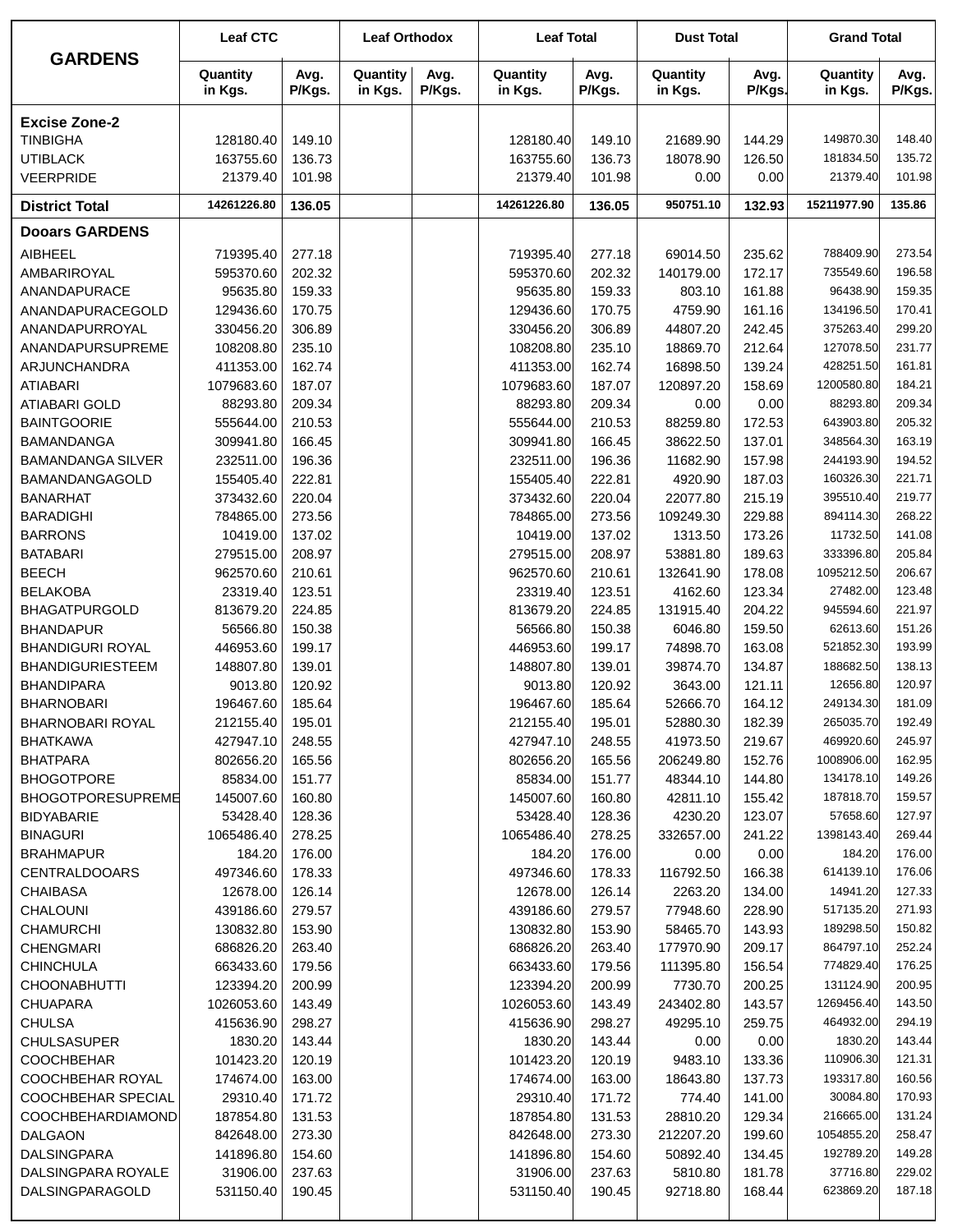|                          | <b>Leaf CTC</b>     |                | <b>Leaf Orthodox</b> |                | <b>Leaf Total</b>   |                | <b>Dust Total</b>   |                | <b>Grand Total</b>  |                |
|--------------------------|---------------------|----------------|----------------------|----------------|---------------------|----------------|---------------------|----------------|---------------------|----------------|
| <b>GARDENS</b>           | Quantity<br>in Kgs. | Avg.<br>P/Kgs. | Quantity<br>in Kgs.  | Avg.<br>P/Kgs. | Quantity<br>in Kgs. | Avg.<br>P/Kgs. | Quantity<br>in Kgs. | Avg.<br>P/Kgs. | Quantity<br>in Kgs. | Avg.<br>P/Kgs. |
| <b>Excise Zone-2</b>     |                     |                |                      |                |                     |                |                     |                |                     |                |
| <b>DAMANPUR</b>          | 256939.40           | 154.26         |                      |                | 256939.40           | 154.26         | 43557.70            | 140.82         | 300497.10           | 152.32         |
| <b>DAMDIM</b>            | 836416.20           | 204.53         |                      |                | 836416.20           | 204.53         | 176021.90           | 176.12         | 1012438.10          | 199.59         |
| <b>DANGUAJHAR</b>        | 595862.60           | 311.68         |                      |                | 595862.60           | 311.68         | 63701.30            | 250.24         | 659563.90           | 305.75         |
| <b>DEBPARA</b>           | 658645.40           | 151.19         |                      |                | 658645.40           | 151.19         | 76844.60            | 135.91         | 735490.00           | 149.59         |
| DEBPARASPECIAL           | 116667.20           | 207.21         |                      |                | 116667.20           | 207.21         | 902.10              | 224.60         | 117569.30           | 207.34         |
| <b>DHOWLAJHORA</b>       | 397907.20           | 148.56         |                      |                | 397907.20           | 148.56         | 63058.80            | 139.00         | 460966.00           | 147.25         |
| <b>DIANARAMBARI</b>      | 349042.00           | 279.07         |                      |                | 349042.00           | 279.07         | 77061.60            | 203.89         | 426103.60           | 265.47         |
| <b>DWARIKAGOLD</b>       | 104128.40           | 125.48         |                      |                | 104128.40           | 125.48         | 9390.60             | 115.82         | 113519.00           | 124.68         |
| <b>ELLENBARRIE</b>       | 262702.80           | 120.58         |                      |                | 262702.80           | 120.58         | 29941.40            | 122.45         | 292644.20           | 120.78         |
| ELLENBARRIEGOLD          | 75696.20            | 154.44         |                      |                | 75696.20            | 154.44         | 9191.10             | 145.45         | 84887.30            | 153.46         |
| ELLENBARRIEROYAL         | 99267.60            | 185.66         |                      |                | 99267.60            | 185.66         | 9543.50             | 157.07         | 108811.10           | 183.15         |
| <b>ENGLISH ROYAL</b>     | 0.00                | 0.00           |                      |                | 0.00                | 0.00           | 638.80              | 104.00         | 638.80              | 104.00         |
| <b>ENGO</b>              | 116363.00           | 165.71         |                      |                | 116363.00           | 165.71         | 13602.00            | 162.76         | 129965.00           | 165.40         |
| <b>ENGOGOLD</b>          | 66966.40            | 224.09         |                      |                | 66966.40            | 224.09         | 10344.10            | 203.80         | 77310.50            | 221.37         |
| <b>ETHELBARI</b>         | 280109.00           | 167.91         |                      |                | 280109.00           | 167.91         | 47790.70            | 152.66         | 327899.70           | 165.69         |
| <b>ETHELBARIBEST</b>     | 30273.60            | 250.53         |                      |                | 30273.60            | 250.53         | 7263.70             | 212.31         | 37537.30            | 243.14         |
| <b>ETHELBARIGOLD</b>     | 282496.60           | 200.91         |                      |                | 282496.60           | 200.91         | 36682.10            | 177.88         | 319178.70           | 198.26         |
| <b>GAHIRABARI</b>        | 5921.60             | 128.83         |                      |                | 5921.60             | 128.83         | 748.80              | 154.00         | 6670.40             | 131.65         |
| <b>GAIRKHATA</b>         | 1204582.00          | 202.24         |                      |                | 1204582.00          | 202.24         | 295978.60           | 182.03         | 1500560.60          | 198.25         |
| <b>GANDHARV</b>          | 2607.80             | 171.33         |                      |                | 2607.80             | 171.33         | 0.00                | 0.00           | 2607.80             | 171.33         |
| <b>GANDRAPARA</b>        | 574131.60           | 270.09         |                      |                | 574131.60           | 270.09         | 174681.40           | 223.16         | 748813.00           | 259.14         |
| GARGANDA                 | 1483821.20          | 177.64         |                      |                | 1483821.20          | 177.64         | 121627.60           | 157.25         | 1605448.80          | 176.10         |
| <b>GHATIA</b>            | 93624.20            | 188.64         |                      |                | 93624.20            | 188.64         | 64738.50            | 168.12         | 158362.70           | 180.25         |
| <b>GHATIAROYAL</b>       | 769747.00           | 302.50         |                      |                | 769747.00           | 302.50         | 175446.20           | 244.38         | 945193.20           | 291.71         |
| <b>GHEESHBARI</b>        | 3377.00             | 144.33         |                      |                | 3377.00             | 144.33         | 0.00                | 0.00           | 3377.00             | 144.33         |
| <b>GOODHOPE</b>          | 330104.40           | 223.17         |                      |                | 330104.40           | 223.17         | 78370.40            | 170.54         | 408474.80           | 213.08         |
| <b>GOODHOPESHYAMBAGH</b> | 583.60              | 216.36         |                      |                | 583.60              | 216.36         | 0.00                | 0.00           | 583.60              | 216.36         |
| <b>GOPALPUR</b>          | 784126.60           | 236.30         |                      |                | 784126.60           | 236.30         | 101796.00           | 204.19         | 885922.60           | 232.61         |
| GOPALPURGOLD             | 128987.40           | 192.67         |                      |                | 128987.40           | 192.67         | 26181.40            | 170.14         | 155168.80           | 188.87         |
| <b>GURJANGJHORA</b>      | 233032.20           | 195.37         |                      |                | 233032.20           | 195.37         | 41478.20            | 176.41         | 274510.40           | 192.51         |
| <b>HANTAPARA</b>         | 1350098.80          | 186.00         |                      |                | 1350098.80          | 186.00         | 71664.60            | 172.51         | 1421763.40          | 185.32         |
| <b>HILLA</b>             | 148254.80           | 222.86         |                      |                | 148254.80           | 222.86         | 46008.10            | 179.69         | 194262.90           | 212.64         |
| <b>HILLA ROYALE</b>      | 264970.80           | 290.90         |                      |                | 264970.80           | 290.90         | 33749.80            | 249.00         | 298720.60           | 286.16         |
| <b>HOPE</b>              | 377333.70           | 293.50         |                      |                | 377333.70           | 293.50         | 65259.40            | 242.94         | 442593.10           | 286.04         |
| <b>HULDIBARI</b>         | 762544.80           | 189.57         |                      |                | 762544.80           | 189.57         | 233910.50           | 149.51         | 996455.30           | 180.17         |
| HULDIBARIROYAL           | 912337.60           | 252.46         |                      |                | 912337.60           | 252.46         | 146800.00           | 203.54         | 1059137.60          | 245.68         |
| <b>HULDIGHATI</b>        | 6172.40             | 153.84         |                      |                | 6172.40             | 153.84         | 2816.40             | 153.67         | 8988.80             | 153.79         |
| <b>INDONG</b>            | 541845.60           | 158.72         |                      |                | 541845.60           | 158.72         | 67919.60            | 148.30         | 609765.20           | 157.56         |
| <b>INDONGGOLD</b>        | 424490.60           | 241.12         |                      |                | 424490.60           | 241.12         | 38376.80            | 204.37         | 462867.40           | 238.07         |
| <b>JADABPUR</b>          | 84815.20            | 125.33         |                      |                | 84815.20            | 125.33         | 9934.60             | 119.83         | 94749.80            | 124.76         |
| JADABPURROYAL            | 78285.20            | 126.99         |                      |                | 78285.20            | 126.99         | 4982.80             | 123.21         | 83268.00            | 126.76         |
| JAINTI                   | 829621.40           | 165.98         |                      |                | 829621.40           | 165.98         | 239976.30           | 150.61         | 1069597.70          | 162.53         |
| JALDAPARA                | 7829.60             | 155.57         |                      |                | 7829.60             | 155.57         | 186.70              | 165.00         | 8016.30             | 155.79         |
| JITI                     | 473045.70           | 304.63         |                      |                | 473045.70           | 304.63         | 82774.30            | 260.74         | 555820.00           | 298.10         |
| <b>JOGESCHANDRA</b>      | 215961.80           | 135.37         |                      |                | 215961.80           | 135.37         | 26844.00            | 132.76         | 242805.80           | 135.08         |
| <b>JOGESH CHANDRA</b>    | 80891.80            | 149.56         |                      |                | 80891.80            | 149.56         | 7869.60             | 128.66         | 88761.40            | 147.70         |
| <b>JOYPUR</b>            | 171634.00           | 149.54         |                      |                | 171634.00           | 149.54         | 44111.30            | 136.84         | 215745.30           | 146.94         |
| <b>KADAMBINI</b>         | 366835.40           | 164.80         |                      |                | 366835.40           | 164.80         | 77328.30            | 154.23         | 444163.70           | 162.96         |
| KAILASHPURPREMIUM        | 801896.20           | 175.95         |                      |                | 801896.20           | 175.95         | 50665.70            | 149.33         | 852561.90           | 174.37         |
| KALABARIGOLD             | 46726.40            | 135.18         |                      |                | 46726.40            | 135.18         | 9298.40             | 133.95         | 56024.80            | 134.98         |
| KALABARIROYAL            | 114528.00           | 234.89         |                      |                | 114528.00           | 234.89         | 18341.80            | 186.20         | 132869.80           | 228.17         |
| KALAGAITY                | 27038.40            | 154.57         |                      |                | 27038.40            | 154.57         | 3428.30             | 160.90         | 30466.70            | 155.29         |
| KALASONA                 | 21299.00            | 115.57         |                      |                | 21299.00            | 115.57         | 0.00                | 0.00           | 21299.00            | 115.57         |
| <b>KALCHINI</b>          | 560916.60           | 146.97         |                      |                | 560916.60           | 146.97         | 63682.60            | 135.95         | 624599.20           | 145.84         |
| KARALAVALLEY             | 151086.20           | 147.95         |                      |                | 151086.20           | 147.95         | 26692.80            | 138.33         | 177779.00           | 146.50         |
| KARALAVALLEYROYAL        | 188235.40           | 175.93         |                      |                | 188235.40           | 175.93         | 12827.70            | 155.30         | 201063.10           | 174.62         |
| KARALAVALLEYSUPREME      | 107361.20           | 150.92         |                      |                | 107361.20           | 150.92         | 9067.10             | 142.13         | 116428.30           | 150.23         |
| KARBALLA                 | 403372.60           | 228.74         |                      |                | 403372.60           | 228.74         | 20016.80            | 216.08         | 423389.40           | 228.14         |
|                          |                     |                |                      |                |                     |                |                     |                |                     |                |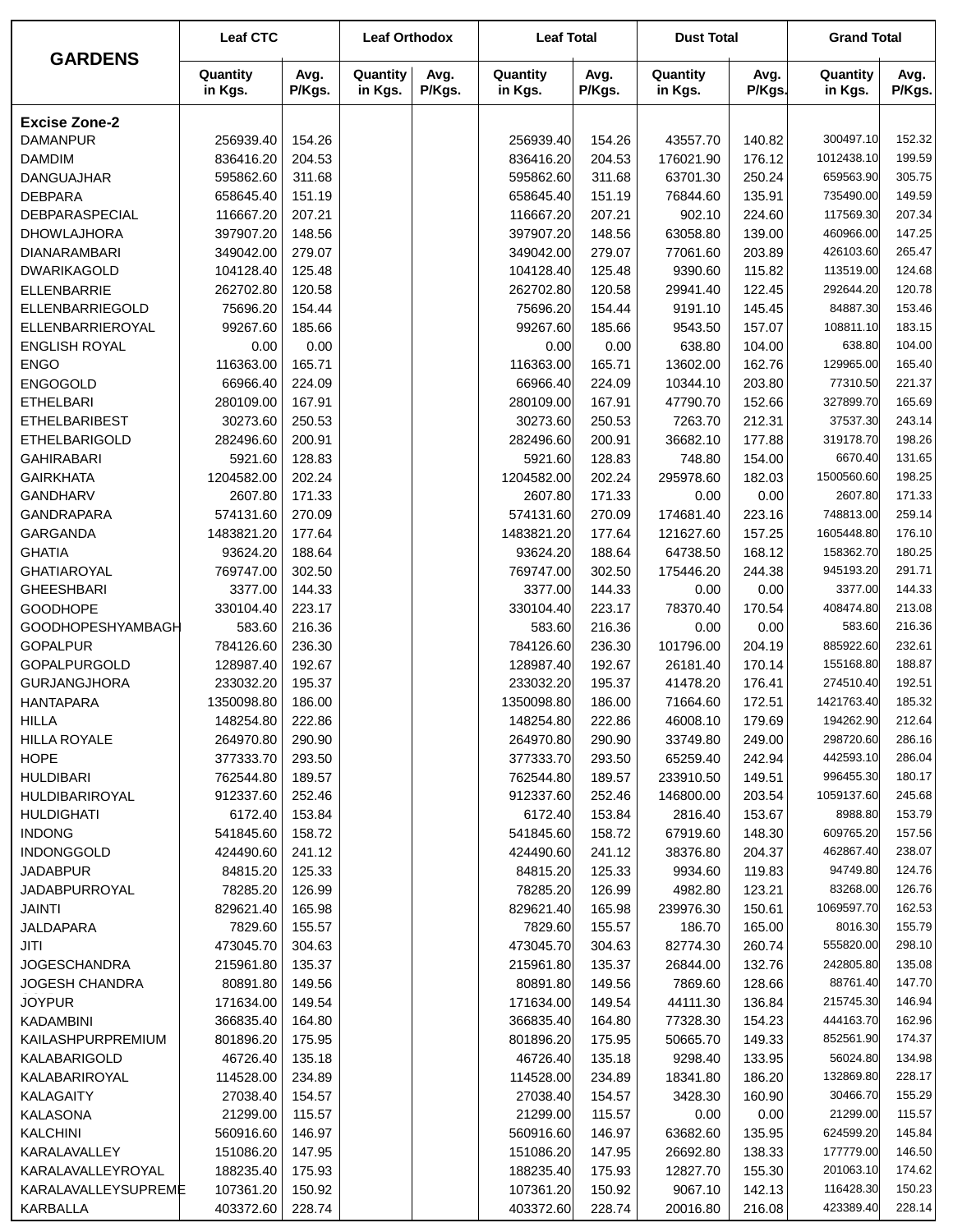|                         | <b>Leaf CTC</b>     |                | <b>Leaf Orthodox</b> |                | <b>Leaf Total</b>   |                | <b>Dust Total</b>   |                | <b>Grand Total</b>  |                |
|-------------------------|---------------------|----------------|----------------------|----------------|---------------------|----------------|---------------------|----------------|---------------------|----------------|
| <b>GARDENS</b>          | Quantity<br>in Kgs. | Avg.<br>P/Kgs. | Quantity<br>in Kgs.  | Avg.<br>P/Kgs. | Quantity<br>in Kgs. | Avg.<br>P/Kgs. | Quantity<br>in Kgs. | Avg.<br>P/Kgs. | Quantity<br>in Kgs. | Avg.<br>P/Kgs. |
| <b>Excise Zone-2</b>    |                     |                |                      |                |                     |                |                     |                |                     |                |
| <b>KARNIMATA</b>        | 39798.60            | 131.15         |                      |                | 39798.60            | 131.15         | 3736.70             | 118.80         | 43535.30            | 130.09         |
| <b>KARTICK</b>          | 548343.80           | 307.99         |                      |                | 548343.80           | 307.99         | 27438.40            | 252.15         | 575782.20           | 305.33         |
| KELLYBARI               | 23501.00            | 133.95         |                      |                | 23501.00            | 133.95         | 1388.80             | 142.50         | 24889.80            | 134.42         |
| <b>KUCHLIBARIGOLD</b>   | 144142.60           | 126.68         |                      |                | 144142.60           | 126.68         | 4191.20             | 114.23         | 148333.80           | 126.32         |
| <b>KUMARGRAM</b>        | 631249.00           | 286.50         |                      |                | 631249.00           | 286.50         | 78418.00            | 244.49         | 709667.00           | 281.86         |
| <b>KURTI</b>            | 297755.80           | 237.44         |                      |                | 297755.80           | 237.44         | 31889.90            | 242.75         | 329645.70           | 237.95         |
| <b>LAHING</b>           | 10074.00            | 134.66         |                      |                | 10074.00            | 134.66         | 0.00                | 0.00           | 10074.00            | 134.66         |
| LEESHRIVER              | 443931.80           | 271.34         |                      |                | 443931.80           | 271.34         | 92938.20            | 230.05         | 536870.00           | 264.19         |
| <b>LOOKSUN</b>          | 417140.40           | 151.37         |                      |                | 417140.40           | 151.37         | 78025.60            | 147.51         | 495166.00           | 150.76         |
| LOOKSUNGOLD             | 337023.60           | 207.54         |                      |                | 337023.60           | 207.54         | 26235.70            | 174.08         | 363259.30           | 205.12         |
| <b>MAHAK</b>            | 317936.40           | 154.65         |                      |                | 317936.40           | 154.65         | 30464.70            | 152.06         | 348401.10           | 154.42         |
| <b>MAHESHWARI</b>       | 125361.60           | 155.60         |                      |                | 125361.60           | 155.60         | 16131.90            | 129.47         | 141493.50           | 152.62         |
| <b>MAHESHWARIGOLD</b>   | 237523.00           | 201.00         |                      |                | 237523.00           | 201.00         | 18145.30            | 180.68         | 255668.30           | 199.56         |
| <b>MAINAKHILLS</b>      | 251635.00           | 175.91         |                      |                | 251635.00           | 175.91         | 15047.20            | 156.44         | 266682.20           | 174.81         |
| <b>MAJHERDABRI</b>      | 555037.60           | 249.70         |                      |                | 555037.60           | 249.70         | 73793.80            | 220.47         | 628831.40           | 246.27         |
| <b>MATELLI</b>          | 735768.60           | 165.42         |                      |                | 735768.60           | 165.42         | 259312.00           | 154.02         | 995080.60           | 162.45         |
| <b>MATHURA</b>          | 501357.40           | 197.63         |                      |                | 501357.40           | 197.63         | 42913.70            | 184.76         | 544271.10           | 196.62         |
| MAYNAGURI GOLD          | 41633.80            | 126.70         |                      |                | 41633.80            | 126.70         | 6119.40             | 134.15         | 47753.20            | 127.65         |
| <b>MECHPARA</b>         | 353314.00           | 231.75         |                      |                | 353314.00           | 231.75         | 95511.30            | 199.31         | 448825.30           | 224.84         |
| <b>MEENGLAS</b>         | 548352.20           | 280.58         |                      |                | 548352.20           | 280.58         | 88916.20            | 254.39         | 637268.40           | 276.93         |
| <b>MEERA</b>            | 135489.20           | 173.50         |                      |                | 135489.20           | 173.50         | 4197.90             | 158.58         | 139687.10           | 173.05         |
| <b>MEKLIBARI</b>        | 118598.20           | 181.25         |                      |                | 118598.20           | 181.25         | 25184.10            | 154.28         | 143782.30           | 176.53         |
| <b>MOGULKATA</b>        | 436994.80           | 192.42         |                      |                | 436994.80           | 192.42         | 92326.70            | 154.51         | 529321.50           | 185.80         |
| Mohit                   | 26016.00            | 139.99         |                      |                | 26016.00            | 139.99         | 2359.90             | 131.42         | 28375.90            | 139.27         |
| <b>MORAGHAT</b>         | 1098573.80          | 238.63         |                      |                | 1098573.80          | 238.63         | 164206.10           | 207.65         | 1262779.90          | 234.60         |
| <b>MUJNAI</b>           | 384717.20           | 171.33         |                      |                | 384717.20           | 171.33         | 63078.90            | 146.72         | 447796.10           | 167.86         |
| <b>NAGRAKATA</b>        | 378542.60           | 179.94         |                      |                | 378542.60           | 179.94         | 60555.00            | 164.36         | 439097.60           | 177.79         |
| <b>NAMASTE</b>          | 45072.20            | 191.69         |                      |                | 45072.20            | 191.69         | 0.00                | 0.00           | 45072.20            | 191.69         |
| NANGDALA                | 261537.40           | 235.54         |                      |                | 261537.40           | 235.54         | 16174.80            | 183.46         | 277712.20           | 232.51         |
| <b>NEDAM</b>            | 550644.80           | 175.33         |                      |                | 550644.80           | 175.33         | 54961.90            | 155.60         | 605606.70           | 173.54         |
| <b>NEPUCHAPUR</b>       | 766444.40           | 244.26         |                      |                | 766444.40           | 244.26         | 11454.10            | 200.78         | 777898.50           | 243.62         |
| <b>NEWDOOARS</b>        | 639368.60           | 235.04         |                      |                | 639368.60           | 235.04         | 40385.60            | 232.89         | 679754.20           | 234.91         |
| <b>NEWGLENCOE</b>       | 216126.20           | 154.78         |                      |                | 216126.20           | 154.78         | 103051.70           | 121.41         | 319177.90           | 144.00         |
| <b>NEWLANDS</b>         | 671526.80           | 205.73         |                      |                | 671526.80           | 205.73         | 115485.00           | 193.11         | 787011.80           | 203.88         |
| <b>NIMTIJHORA</b>       | 322890.20           | 136.52         |                      |                | 322890.20           | 136.52         | 58072.40            | 127.00         | 380962.60           | 135.07         |
| NIMTIJHORAGOLD          | 433642.20           | 182.04         |                      |                | 433642.20           | 182.04         | 53135.60            | 159.31         | 486777.80           | 179.56         |
| NOWERANUDDY             | 508274.20           | 252.61         |                      |                | 508274.20           | 252.61         | 66651.30            | 206.85         | 574925.50           | 247.31         |
| <b>OODLABARI</b>        | 20225.00            | 121.99         |                      |                | 20225.00            | 121.99         | 3189.40             | 124.57         | 23414.40            | 122.34         |
| <b>OODLABARIGOLD</b>    | 69809.00            | 203.18         |                      |                | 69809.00            | 203.18         | 3179.40             | 146.94         | 72988.40            | 200.73         |
| <b>OODLABARISUPREME</b> | 91463.40            | 136.26         |                      |                | 91463.40            | 136.26         | 14588.80            | 130.97         | 106052.20           | 135.53         |
| PALASHBARI CLASSIC      | 152193.40           | 186.82         |                      |                | 152193.40           | 186.82         | 17625.10            | 175.41         | 169818.50           | 185.63         |
| PALASHBARIROYAL         | 354065.80           | 220.50         |                      |                | 354065.80           | 220.50         | 27328.60            | 200.66         | 381394.40           | 219.08         |
| PATKAPARA               | 176798.40           | 147.78         |                      |                | 176798.40           | 147.78         | 53021.60            | 140.74         | 229820.00           | 146.15         |
| PATKAPARAGOLD           | 288207.40           | 204.30         |                      |                | 288207.40           | 204.30         | 51806.70            | 179.69         | 340014.10           | 200.55         |
| PATKAPARAROYAL          | 150191.00           | 161.97         |                      |                | 150191.00           | 161.97         | 45154.60            | 151.95         | 195345.60           | 159.65         |
| <b>PATTIBARI</b>        | 717.80              | 136.00         |                      |                | 717.80              | 136.00         | 0.00                | 0.00           | 717.80              | 136.00         |
| <b>PHASKOWA</b>         | 173693.00           | 153.27         |                      |                | 173693.00           | 153.27         | 45023.50            | 142.37         | 218716.50           | 151.03         |
| PHASKOWAGOLD            | 74345.20            | 205.71         |                      |                | 74345.20            | 205.71         | 4607.20             | 159.78         | 78952.40            | 203.03         |
| <b>RAHIMIAGOLD</b>      | 626261.80           | 180.85         |                      |                | 626261.80           | 180.85         | 61414.50            | 162.32         | 687676.30           | 179.20         |
| <b>RAIMATANG</b>        | 356396.20           | 136.12         |                      |                | 356396.20           | 136.12         | 42820.70            | 126.12         | 399216.90           | 135.05         |
| <b>RAJA</b>             | 101579.00           | 135.37         |                      |                | 101579.00           | 135.37         | 16631.10            | 141.19         | 118210.10           | 136.19         |
| <b>RAJABHAT</b>         | 435613.60           | 183.19         |                      |                | 435613.60           | 183.19         | 58239.50            | 162.46         | 493853.10           | 180.75         |
| RAJAROYAL               | 532173.60           | 180.04         |                      |                | 532173.60           | 180.04         | 81213.30            | 163.26         | 613386.90           | 177.82         |
| RANICHERRAROYAL         | 342149.80           | 197.25         |                      |                | 342149.80           | 197.25         | 75064.50            | 170.64         | 417214.30           | 192.46         |
| RHEABARI                | 584127.00           | 235.60         |                      |                | 584127.00           | 235.60         | 106176.10           | 202.11         | 690303.10           | 230.45         |
| <b>RUNGAMUTTEE</b>      | 1018383.00          | 212.02         |                      |                | 1018383.00          | 212.02         | 92023.60            | 180.88         | 1110406.60          | 209.44         |
| <b>RYDAK</b>            | 1074254.20          | 277.81         |                      |                | 1074254.20          | 277.81         | 287824.50           | 239.87         | 1362078.70          | 269.79         |
| <b>SAMSING</b>          | 342876.00           | 142.63         |                      |                | 342876.00           | 142.63         | 693.40              | 161.00         | 343569.40           | 142.66         |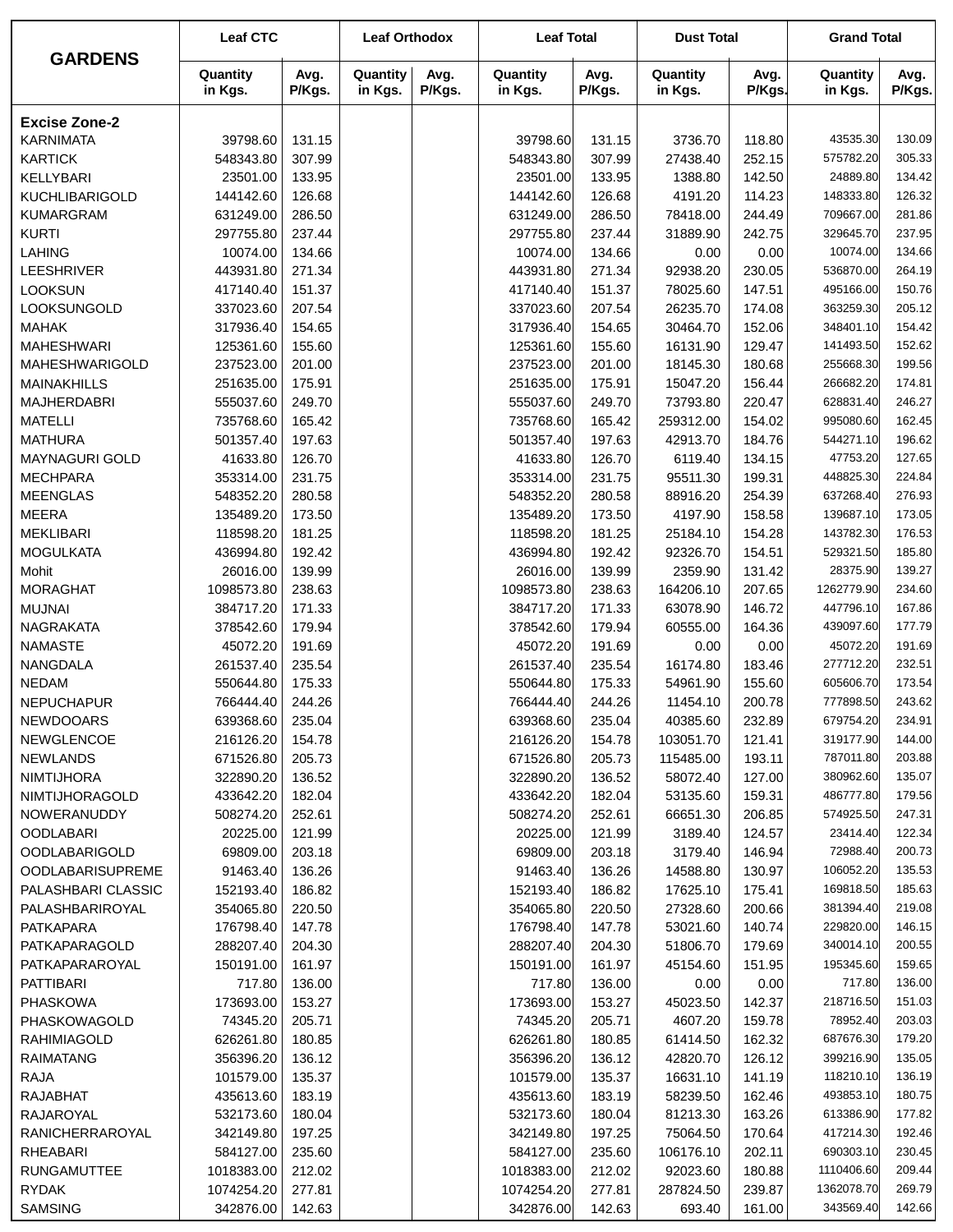| <b>GARDENS</b>                | <b>Leaf CTC</b>          |                  | <b>Leaf Orthodox</b> |                | <b>Leaf Total</b>        |                  | <b>Dust Total</b>       |                  | <b>Grand Total</b>       |                  |
|-------------------------------|--------------------------|------------------|----------------------|----------------|--------------------------|------------------|-------------------------|------------------|--------------------------|------------------|
|                               | Quantity<br>in Kgs.      | Avg.<br>P/Kgs.   | Quantity<br>in Kgs.  | Avg.<br>P/Kgs. | Quantity<br>in Kgs.      | Avg.<br>P/Kgs.   | Quantity<br>in Kgs.     | Avg.<br>P/Kgs.   | Quantity<br>in Kgs.      | Avg.<br>P/Kgs.   |
| <b>Excise Zone-2</b>          |                          |                  |                      |                |                          |                  |                         |                  |                          |                  |
| SAMSINGGOLD                   | 139037.80                | 203.33           |                      |                | 139037.80                | 203.33           | 0.00                    | 0.00             | 139037.80                | 203.33           |
| SAMSINGSILVER                 | 189346.00                | 172.30           |                      |                | 189346.00                | 172.30           | 865.10                  | 181.97           | 190211.10                | 172.34           |
| <b>SANKOS</b>                 | 350082.40                | 271.31           |                      |                | 350082.40                | 271.31           | 62028.00                | 214.16           | 412110.40                | 262.71           |
| <b>SARASWATIPUR</b>           | 337160.40                | 228.78           |                      |                | 337160.40                | 228.78           | 55345.80                | 209.86           | 392506.20                | 226.11           |
| SARUGAON                      | 110145.40                | 148.81           |                      |                | 110145.40                | 148.81           | 21700.50                | 133.60           | 131845.90                | 146.31           |
| <b>SATALI</b>                 | 1046660.60               | 200.67           |                      |                | 1046660.60               | 200.67           | 159953.80               | 179.41           | 1206614.40               | 197.85           |
| <b>SATKHAYA</b>               | 4706.80                  | 173.30           |                      |                | 4706.80                  | 173.30           | 0.00                    | 0.00             | 4706.80                  | 173.30           |
| SAUDAMINI                     | 3488.80                  | 130.32           |                      |                | 3488.80                  | 130.32           | 5040.90                 | 120.59           | 8529.70                  | 124.57           |
| <b>SHIKARPUR</b>              | 189365.00                | 136.89           |                      |                | 189365.00                | 136.89           | 18440.60                | 134.14           | 207805.60                | 136.65           |
| <b>SHIKARPURGOLD</b>          | 281629.80                | 176.13           |                      |                | 281629.80                | 176.13           | 60610.40                | 164.17           | 342240.20                | 174.01           |
| SINGHANIA GOLD                | 98542.60                 | 190.21           |                      |                | 98542.60                 | 190.21           | 31281.40                | 165.99           | 129824.00                | 184.38           |
| SINGHANIA ROYAL               | 53021.20                 | 155.99           |                      |                | 53021.20                 | 155.99           | 15408.60                | 150.87           | 68429.80                 | 154.84           |
| <b>SITARAMPUR</b>             | 96804.20                 | 169.63           |                      |                | 96804.20                 | 169.63           | 20656.50                | 155.37           | 117460.70<br>594198.30   | 167.12           |
| SOONGACHI                     | 503534.20                | 149.20<br>181.80 |                      |                | 503534.20                | 149.20           | 90664.10                | 138.09           | 506527.20                | 147.51<br>176.26 |
| <b>SUBHASINI</b>              | 413538.20                |                  |                      |                | 413538.20                | 181.80           | 92989.00<br>35986.30    | 151.62           | 331273.30                | 135.55           |
| <b>SURYA</b><br><b>TASATI</b> | 295287.00<br>323860.20   | 136.85<br>189.03 |                      |                | 295287.00<br>323860.20   | 136.85<br>189.03 | 30031.90                | 124.84<br>162.01 | 353892.10                | 186.74           |
| <b>TASATI GOLD</b>            | 24543.60                 | 150.07           |                      |                | 24543.60                 | 150.07           | 0.00                    | 0.00             | 24543.60                 | 150.07           |
| <b>TEA BUDS</b>               | 185871.80                | 112.56           |                      |                | 185871.80                | 112.56           | 3992.00                 | 112.30           | 189863.80                | 112.55           |
| <b>TEA VALLEY</b>             | 39351.60                 | 109.84           |                      |                | 39351.60                 | 109.84           | 2323.20                 | 105.67           | 41674.80                 | 109.61           |
| <b>TELEPARA</b>               | 128660.40                | 161.14           |                      |                | 128660.40                | 161.14           | 21108.90                | 149.49           | 149769.30                | 159.50           |
| TELEPARAROYAL                 | 338316.40                | 211.37           |                      |                | 338316.40                | 211.37           | 45221.90                | 178.21           | 383538.30                | 207.46           |
| TELEPARASUPERVAL              | 12156.60                 | 136.43           |                      |                | 12156.60                 | 136.43           | 694.40                  | 136.00           | 12851.00                 | 136.41           |
| <b>THALJHORA</b>              | 1353.60                  | 169.35           |                      |                | 1353.60                  | 169.35           | 262.70                  | 174.00           | 1616.30                  | 170.10           |
| <b>TINBIGHA WHITE</b>         | 82859.60                 | 158.91           |                      |                | 82859.60                 | 158.91           | 44534.60                | 146.92           | 127394.20                | 154.72           |
| <b>TOORSA</b>                 | 240880.40                | 156.15           |                      |                | 240880.40                | 156.15           | 53080.30                | 136.20           | 293960.70                | 152.55           |
| <b>TOORSA ELITE</b>           | 76672.60                 | 226.85           |                      |                | 76672.60                 | 226.85           | 5132.40                 | 190.48           | 81805.00                 | 224.57           |
| <b>TRUEVALUE</b>              | 394498.00                | 185.58           |                      |                | 394498.00                | 185.58           | 27553.60                | 156.33           | 422051.60                | 183.67           |
| <b>TULSI</b>                  | 80729.80                 | 137.48           |                      |                | 80729.80                 | 137.48           | 68963.00                | 137.05           | 149692.80                | 137.28           |
| <b>UPPERJALPAIGURI</b>        | 120577.20                | 124.31           |                      |                | 120577.20                | 124.31           | 25255.90                | 119.17           | 145833.10                | 123.42           |
| <b>WASHABARIE</b>             | 711879.60                | 235.31           |                      |                | 711879.60                | 235.31           | 59271.70                | 213.71           | 771151.30                | 233.65           |
| WASHABARIETARA                | 177052.00                | 188.62           |                      |                | 177052.00                | 188.62           | 9428.70                 | 175.74           | 186480.70                | 187.97           |
| YANGTONG                      | 32352.00                 | 144.77           |                      |                | 32352.00                 | 144.77           | 0.00                    | 0.00             | 32352.00                 | 144.77           |
| YANGTONG GOLD                 | 19638.20                 | 206.91           |                      |                | 19638.20                 | 206.91           | 0.00                    | 0.00             | 19638.20                 | 206.91           |
| <b>YANGTONGSILVER</b>         | 30437.60                 | 178.76           |                      |                | 30437.60                 | 178.76           | 0.00                    | 0.00             | 30437.60                 | 178.76           |
| YULEBLACK                     | 36080.40                 | 119.62           |                      |                | 36080.40                 | 119.62           | 2079.90                 | 157.57           | 38160.30                 | 121.68           |
| YULEDIAMOND                   | 35506.40                 | 120.38           |                      |                | 35506.40                 | 120.38           | 3118.70                 | 129.37           | 38625.10                 | 121.10           |
| <b>ZURRENTEE</b>              | 313585.60<br>65451364.00 | 238.39<br>207.55 |                      |                | 313585.60<br>65451364.00 | 238.39           | 66832.80<br>10506339.50 | 212.81<br>181.02 | 380418.40<br>75957703.50 | 233.89<br>203.88 |
| <b>District Total</b>         |                          |                  |                      |                |                          | 207.55           |                         |                  |                          |                  |
| <b>Terai BLF</b>              |                          |                  |                      |                |                          |                  |                         |                  |                          |                  |
| AMBABARI                      | 540168.80                | 121.51           |                      |                | 540168.80                | 121.51           | 6825.10                 | 133.01           | 546993.90                | 121.66           |
| AMBABARIGOLD                  | 447009.00                | 127.67           |                      |                | 447009.00                | 127.67           | 7803.10                 | 137.55           | 454812.10                | 127.84           |
| AMBARI HAT                    | 132278.80                | 119.80           |                      |                | 132278.80                | 119.80           | 8510.80                 | 116.24           | 140789.60                | 119.58           |
| <b>ANMOL</b>                  | 0.00                     | 0.00             |                      |                | 0.00                     | 0.00             | 2317.60                 | 120.66           | 2317.60                  | 120.66           |
| ARADHANA GOLD                 | 30831.40                 | 113.37           |                      |                | 30831.40                 | 113.37           | 409.40                  | 146.00           | 31240.80                 | 113.80           |
| <b>AROMA</b>                  | 74654.80                 | 123.88           |                      |                | 74654.80                 | 123.88           | 11458.00                | 123.09           | 86112.80                 | 123.77<br>132.55 |
| AROMAGOLD                     | 281851.20                | 132.88           |                      |                | 281851.20                | 132.88           | 9898.00                 | 123.21           | 291749.20<br>70809.00    | 153.04           |
| AYAN GOLD<br><b>BADAMBARI</b> | 68725.80<br>97545.40     | 152.85<br>133.39 |                      |                | 68725.80<br>97545.40     | 152.85<br>133.39 | 2083.20<br>6375.00      | 159.33<br>123.82 | 103920.40                | 132.81           |
| <b>BADAMI</b>                 | 146906.60                | 125.30           |                      |                | 146906.60                | 125.30           | 19656.20                | 121.43           | 166562.80                | 124.84           |
| <b>BAIKANTHAPUR</b>           | 14352.60                 | 196.73           |                      |                | 14352.60                 | 196.73           | 296.70                  | 200.00           | 14649.30                 | 196.79           |
| <b>BELBARI PREMIUM</b>        | 71397.40                 | 132.14           |                      |                | 71397.40                 | 132.14           | 4660.80                 | 123.81           | 76058.20                 | 131.63           |
| <b>BELBARIGOLD</b>            | 94059.00                 | 120.12           |                      |                | 94059.00                 | 120.12           | 25221.20                | 122.71           | 119280.20                | 120.67           |
| <b>BELBARISUPREME</b>         | 35780.80                 | 130.00           |                      |                | 35780.80                 | 130.00           | 0.00                    | 0.00             | 35780.80                 | 130.00           |
| <b>BHAKTIADANGI</b>           | 86252.40                 | 115.38           |                      |                | 86252.40                 | 115.38           | 9181.20                 | 109.58           | 95433.60                 | 114.82           |
| <b>BHATRI DIAMOND</b>         | 158819.60                | 159.24           |                      |                | 158819.60                | 159.24           | 4692.80                 | 135.81           | 163512.40                | 158.57           |
|                               |                          |                  |                      |                |                          |                  |                         |                  |                          |                  |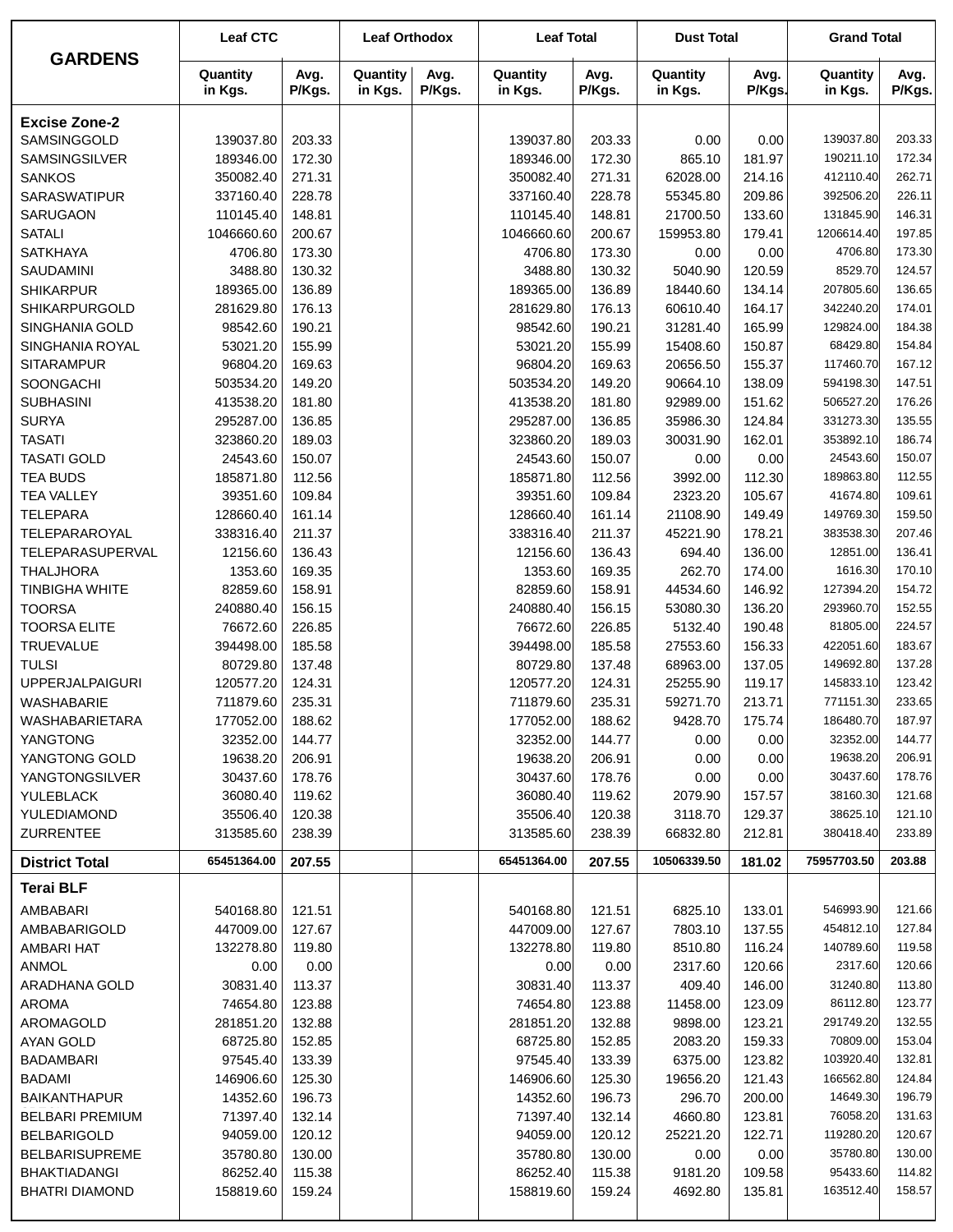|                         | <b>Leaf CTC</b>     |                | <b>Leaf Orthodox</b> |                | <b>Leaf Total</b>   |                | <b>Dust Total</b>   |                | <b>Grand Total</b>  |                |
|-------------------------|---------------------|----------------|----------------------|----------------|---------------------|----------------|---------------------|----------------|---------------------|----------------|
| <b>GARDENS</b>          | Quantity<br>in Kgs. | Avg.<br>P/Kgs. | Quantity<br>in Kgs.  | Avg.<br>P/Kgs. | Quantity<br>in Kgs. | Avg.<br>P/Kgs. | Quantity<br>in Kgs. | Avg.<br>P/Kgs. | Quantity<br>in Kgs. | Avg.<br>P/Kgs. |
| <b>Excise Zone-2</b>    |                     |                |                      |                |                     |                |                     |                |                     |                |
| <b>BHATRI GOLD</b>      | 8745.80             | 133.29         |                      |                | 8745.80             | 133.29         | 930.40              | 146.00         | 9676.20             | 134.51         |
| <b>BIDHANNAGAR</b>      | 24288.00            | 123.91         |                      |                | 24288.00            | 123.91         | 1993.10             | 129.81         | 26281.10            | 124.36         |
| <b>BILASHIPUR</b>       | 1912.80             | 122.72         |                      |                | 1912.80             | 122.72         | 583.80              | 106.00         | 2496.60             | 118.81         |
| <b>BINNABARI</b>        | 20426.60            | 148.02         |                      |                | 20426.60            | 148.02         | 0.00                | 0.00           | 20426.60            | 148.02         |
| CACHARKINGDIAMOND       | 71028.80            | 124.08         |                      |                | 71028.80            | 124.08         | 12687.70            | 118.67         | 83716.50            | 123.26         |
| CACHARKINGGOLD          | 53472.80            | 114.94         |                      |                | 53472.80            | 114.94         | 4404.80             | 120.03         | 57877.60            | 115.33         |
| <b>CENTURION GOLD</b>   | 335898.80           | 132.17         |                      |                | 335898.80           | 132.17         | 0.00                | 0.00           | 335898.80           | 132.17         |
| CHANDANPUR              | 1724.80             | 107.91         |                      |                | 1724.80             | 107.91         | 0.00                | 0.00           | 1724.80             | 107.91         |
| CHANDANPURROYAL         | 0.00                | 0.00           |                      |                | 0.00                | 0.00           | 956.40              | 122.00         | 956.40              | 122.00         |
| CHHAOAPHALITEAESTATE    | 221544.60           | 187.05         |                      |                | 221544.60           | 187.05         | 11329.80            | 175.85         | 232874.40           | 186.50         |
| <b>CHITALGHATA</b>      | 8300.00             | 126.08         |                      |                | 8300.00             | 126.08         | 1254.20             | 110.68         | 9554.20             | 124.06         |
| <b>CHOCHPARA</b>        | 274049.40           | 156.77         |                      |                | 274049.40           | 156.77         | 5305.60             | 141.53         | 279355.00           | 156.48         |
| <b>CITYGREEN</b>        | 46374.80            | 118.99         |                      |                | 46374.80            | 118.99         | 12044.20            | 114.30         | 58419.00            | 118.02         |
| DAMALBARI PREMIUM       | 281899.00           | 119.95         |                      |                | 281899.00           | 119.95         | 27690.70            | 116.60         | 309589.70           | 119.65         |
| <b>DISHA GOLD</b>       | 115344.80           | 137.65         |                      |                | 115344.80           | 137.65         | 1034.40             | 138.00         | 116379.20           | 137.65         |
| <b>DOHAGURI</b>         | 14845.80            | 127.26         |                      |                | 14845.80            | 127.26         | 0.00                | 0.00           | 14845.80            | 127.26         |
| ELEGANTGOLD             | 279378.80           | 123.22         |                      |                | 279378.80           | 123.22         | 23638.00            | 121.40         | 303016.80           | 123.08         |
| FATIK CHANDRA GOLD      | 41672.60            | 129.01         |                      |                | 41672.60            | 129.01         | 1123.20             | 111.00         | 42795.80            | 128.54         |
| GAYATREEGOLD            | 16869.40            | 139.05         |                      |                | 16869.40            | 139.05         | 0.00                | 0.00           | 16869.40            | 139.05         |
| <b>GITANJALI</b>        | 36458.80            | 125.14         |                      |                | 36458.80            | 125.14         | 5282.40             | 117.46         | 41741.20            | 124.17         |
| <b>GITANJALIDIAMOND</b> | 304553.80           | 132.51         |                      |                | 304553.80           | 132.51         | 32162.80            | 130.63         | 336716.60           | 132.33         |
| <b>GOALTULI</b>         | 157249.20           | 135.55         |                      |                | 157249.20           | 135.55         | 16076.40            | 130.50         | 173325.60           | 135.08         |
| <b>GOVARDHANGOLD</b>    | 34793.40            | 140.04         |                      |                | 34793.40            | 140.04         | 514.40              | 135.00         | 35307.80            | 139.97         |
| <b>HAPPY ROYAL</b>      | 238862.40           | 120.45         |                      |                | 238862.40           | 120.45         | 5025.20             | 114.61         | 243887.60           | 120.33         |
| <b>HEEMALIPUR</b>       | 55281.40            | 133.61         |                      |                | 55281.40            | 133.61         | 3612.00             | 126.18         | 58893.40            | 133.15         |
| <b>HEER NANDINI</b>     | 27881.60            | 149.14         |                      |                | 27881.60            | 149.14         | 0.00                | 0.00           | 27881.60            | 149.14         |
| <b>HEER NANDINI</b>     | 39074.60            | 132.81         |                      |                | 39074.60            | 132.81         | 6960.80             | 121.81         | 46035.40            | 131.15         |
| HEER NANDINI GOLD       | 13177.80            | 119.33         |                      |                | 13177.80            | 119.33         | 2788.80             | 107.50         | 15966.60            | 117.27         |
| INDIRAPREMIUM           | 67200.60            | 143.76         |                      |                | 67200.60            | 143.76         | 10598.00            | 136.24         | 77798.60            | 142.73         |
| <b>JAGANNATHPUR</b>     | 321853.60           | 128.96         |                      |                | 321853.60           | 128.96         | 25086.80            | 123.15         | 346940.40           | 128.54         |
| JAIHANUMAN              | 86518.40            | 119.58         |                      |                | 86518.40            | 119.58         | 12548.80            | 124.32         | 99067.20            | 120.18         |
| <b>JEEVANMOTI</b>       | 29463.00            | 124.60         |                      |                | 29463.00            | 124.60         | 0.00                | 0.00           | 29463.00            | 124.60         |
| <b>JEEVANMOTIVALUE</b>  | 32209.80            | 129.28         |                      |                | 32209.80            | 129.28         | 3295.70             | 155.47         | 35505.50            | 131.71         |
| <b>KABINI</b>           | 21933.60            | 146.25         |                      |                | 21933.60            | 146.25         | 1847.60             | 119.71         | 23781.20            | 144.19         |
| <b>KABINI VALUE</b>     | 23046.00            | 140.19         |                      |                | 23046.00            | 140.19         | 7214.90             | 139.80         | 30260.90            | 140.10         |
| KAILASHGIRI             | 11032.80            | 113.81         |                      |                | 11032.80            | 113.81         | 0.00                | 0.00           | 11032.80            | 113.81         |
| KAILASHGIRIDIAMOND      | 445650.40           | 127.92         |                      |                | 445650.40           | 127.92         | 25199.10            | 127.19         | 470849.50           | 127.88         |
| KAILASHGIRIGOLD         | 14609.60            | 115.75         |                      |                | 14609.60            | 115.75         | 0.00                | 0.00           | 14609.60            | 115.75         |
| <b>KALPAK</b>           | 808934.00           | 127.92         |                      |                | 808934.00           | 127.92         | 11293.60            | 128.98         | 820227.60           | 127.93         |
| <b>KAMAKSHI</b>         | 106817.80           | 135.27         |                      |                | 106817.80           | 135.27         | 8961.30             | 124.87         | 115779.10           | 134.47         |
| <b>KANCHAN</b>          | 105966.20           | 130.70         |                      |                | 105966.20           | 130.70         | 11236.80            | 116.84         | 117203.00           | 129.37         |
| KANCHANJANGA            | 475695.80           | 129.57         |                      |                | 475695.80           | 129.57         | 18527.20            | 126.60         | 494223.00           | 129.46         |
| KANTA BARI ROYAL        | 76783.60            | 135.19         |                      |                | 76783.60            | 135.19         | 1028.80             | 154.50         | 77812.40            | 135.45         |
| KANTIVITA               | 4865.60             | 135.48         |                      |                | 4865.60             | 135.48         | 0.00                | 0.00           | 4865.60             | 135.48         |
| KANTIVITA VALUE         | 11415.60            | 147.88         |                      |                | 11415.60            | 147.88         | 514.40              | 119.00         | 11930.00            | 146.64         |
| <b>KARABITEA</b>        | 38780.00            | 145.70         |                      |                | 38780.00            | 145.70         | 1808.80             | 110.50         | 40588.80            | 144.13         |
| <b>KASHISH</b>          | 112263.00           | 127.47         |                      |                | 112263.00           | 127.47         | 14193.10            | 132.23         | 126456.10           | 128.00         |
| KAVISH PREMIUM          | 23688.20            | 117.62         |                      |                | 23688.20            | 117.62         | 1537.60             | 114.00         | 25225.80            | 117.40         |
| <b>KESARGOLD</b>        | 175521.60           | 128.90         |                      |                | 175521.60           | 128.90         | 20344.40            | 120.98         | 195866.00           | 128.08         |
| KHARIBARI               | 296016.20           | 124.44         |                      |                | 296016.20           | 124.44         | 34466.90            | 124.88         | 330483.10           | 124.48         |
| KHARIBARIGOLD           | 469530.80           | 127.52         |                      |                | 469530.80           | 127.52         | 10334.40            | 133.59         | 479865.20           | 127.65         |
| KHOREELBARI             | 27863.00            | 114.70         |                      |                | 27863.00            | 114.70         | 1979.50             | 128.55         | 29842.50            | 115.62         |
| KISHORIBAGH             | 230215.00           | 162.90         |                      |                | 230215.00           | 162.90         | 25380.10            | 150.41         | 255595.10           | 161.66         |
| KUMARIKACLONAL          | 150355.40           | 143.77         |                      |                | 150355.40           | 143.77         | 19919.20            | 145.11         | 170274.60           | 143.93         |
| KUMARIKASPECIAL         | 196680.00           | 179.30         |                      |                | 196680.00           | 179.30         | 27436.10            | 159.46         | 224116.10           | 176.87         |
| LAKHIBARI ROYAL         | 1927.00             | 160.34         |                      |                | 1927.00             | 160.34         | 0.00                | 0.00           | 1927.00             | 160.34         |
| <b>MADATI</b>           | 22322.40            | 122.90         |                      |                | 22322.40            | 122.90         | 4929.70             | 121.35         | 27252.10            | 122.62         |
| <b>MADHOBARI</b>        | 5138.20             | 132.19         |                      |                | 5138.20             | 132.19         | 0.00                | 0.00           | 5138.20             | 132.19         |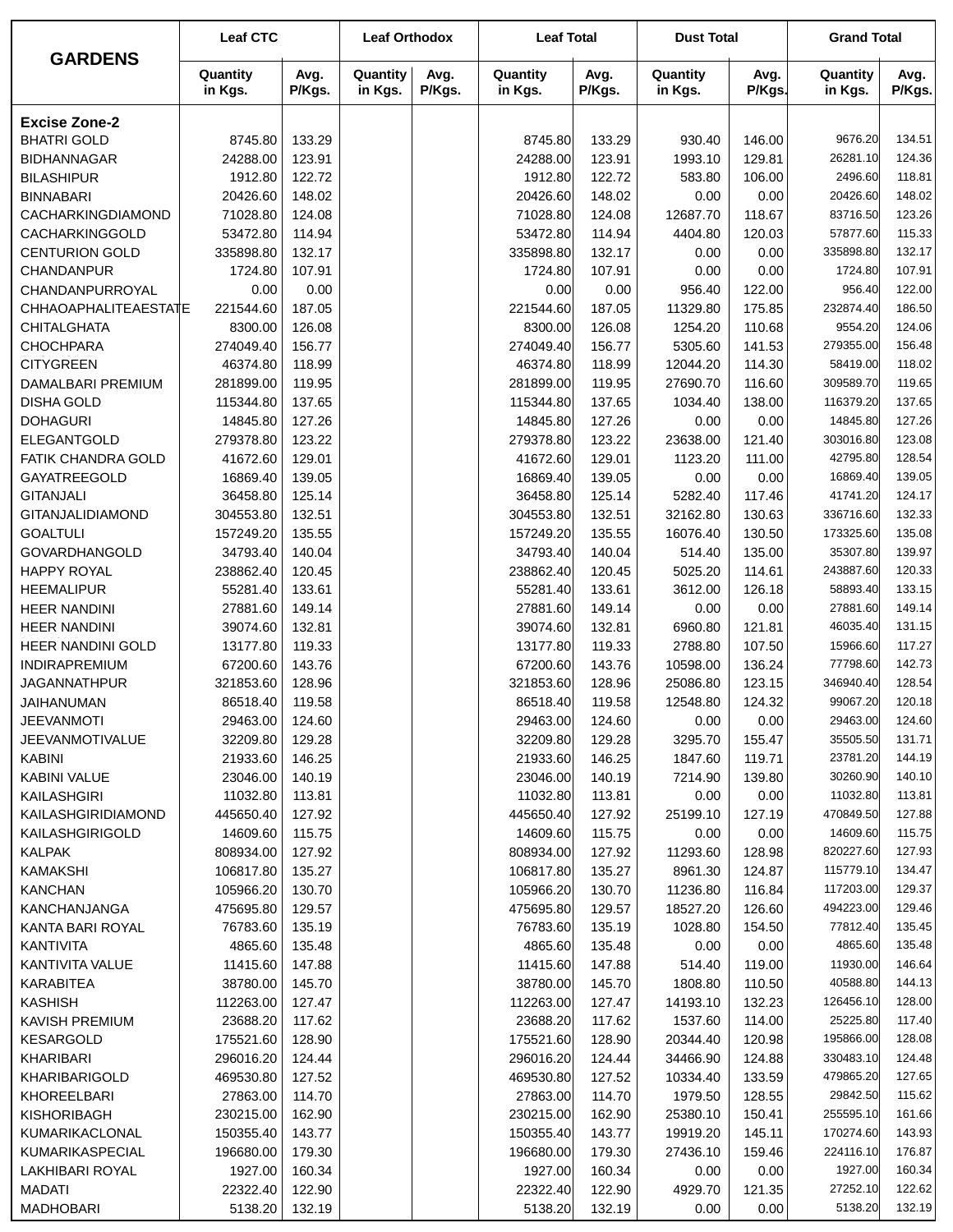|                         | <b>Leaf CTC</b>     |                | <b>Leaf Orthodox</b> |                | <b>Leaf Total</b>   |                | <b>Dust Total</b>   |                | <b>Grand Total</b>    |                  |
|-------------------------|---------------------|----------------|----------------------|----------------|---------------------|----------------|---------------------|----------------|-----------------------|------------------|
| <b>GARDENS</b>          | Quantity<br>in Kgs. | Avg.<br>P/Kgs. | Quantity<br>in Kgs.  | Avg.<br>P/Kgs. | Quantity<br>in Kgs. | Avg.<br>P/Kgs. | Quantity<br>in Kgs. | Avg.<br>P/Kgs. | Quantity<br>in Kgs.   | Avg.<br>P/Kgs.   |
| <b>Excise Zone-2</b>    |                     |                |                      |                |                     |                |                     |                |                       |                  |
| <b>MADHURI GOLD</b>     | 11952.40            | 136.00         |                      |                | 11952.40            | 136.00         | 0.00                | 0.00           | 11952.40              | 136.00           |
| <b>MAJULIBARI</b>       | 11547.40            | 122.30         |                      |                | 11547.40            | 122.30         | 9024.20             | 123.77         | 20571.60              | 122.94           |
| MAJULIBARI PREMIUM      | 69785.20            | 129.82         |                      |                | 69785.20            | 129.82         | 4090.90             | 124.12         | 73876.10              | 129.50           |
| MAJULIBARIGOLD          | 40542.40            | 122.00         |                      |                | 40542.40            | 122.00         | 9341.80             | 130.87         | 49884.20              | 123.66           |
| MAJULIBARISUPREME       | 124.20              | 150.00         |                      |                | 124.20              | 150.00         | 0.00                | 0.00           | 124.20                | 150.00           |
| MALAPARADIAMOND         | 358468.60           | 134.34         |                      |                | 358468.60           | 134.34         | 11090.70            | 129.24         | 369559.30             | 134.19           |
| MALAPARAGOLD            | 67182.00            | 126.00         |                      |                | 67182.00            | 126.00         | 3875.60             | 115.83         | 71057.60              | 125.44           |
| <b>MARUTI DIAMOND</b>   | 30184.80            | 117.74         |                      |                | 30184.80            | 117.74         | 7662.20             | 113.99         | 37847.00              | 116.98           |
| <b>MAUSOM</b>           | 310263.00           | 257.15         |                      |                | 310263.00           | 257.15         | 111069.20           | 213.04         | 421332.20             | 245.52           |
| <b>MAYA</b>             | 137408.80           | 124.55         |                      |                | 137408.80           | 124.55         | 518.40              | 119.00         | 137927.20             | 124.53           |
| <b>MILANBARI</b>        | 13059.40            | 136.10         |                      |                | 13059.40            | 136.10         | 0.00                | 0.00           | 13059.40              | 136.10           |
| <b>MILANGOLD</b>        | 34914.40            | 122.59         |                      |                | 34914.40            | 122.59         | 1907.20             | 120.13         | 36821.60              | 122.47           |
| MINU GOLD               | 162190.00           | 124.35         |                      |                | 162190.00           | 124.35         | 1885.50             | 121.29         | 164075.50             | 124.31           |
| <b>MINUTEA</b>          | 32296.60            | 116.47         |                      |                | 32296.60            | 116.47         | 2115.20             | 130.16         | 34411.80              | 117.31           |
| <b>MONI</b>             | 179273.60           | 139.91         |                      |                | 179273.60           | 139.91         | 6686.80             | 126.16         | 185960.40             | 139.41           |
| <b>MUNGA MOTI</b>       | 5570.00             | 177.38         |                      |                | 5570.00             | 177.38         | 0.00                | 0.00           | 5570.00               | 177.38           |
| NALSARSUPREME           | 189046.80           | 134.08         |                      |                | 189046.80           | 134.08         | 158047.90           | 129.26         | 347094.70             | 131.88           |
| <b>NANDIT</b>           | 380533.40           | 139.84         |                      |                | 380533.40           | 139.84         | 11243.70            | 133.60         | 391777.10             | 139.66           |
| NIJBARICLASSIC          | 66325.80            | 135.45         |                      |                | 66325.80            | 135.45         | 266.70              | 130.00         | 66592.50              | 135.43           |
| <b>NIJBARIEXCLUSIVE</b> | 557628.20           | 148.37         |                      |                | 557628.20           | 148.37         | 11909.40            | 139.56         | 569537.60             | 148.18           |
| <b>NILAJI</b>           | 1199.00             | 121.14         |                      |                | 1199.00             | 121.14         | 0.00                | 0.00           | 1199.00               | 121.14           |
| NILAJI DIAMOND          | 544556.00           | 129.36         |                      |                | 544556.00           | 129.36         | 20013.60            | 132.93         | 564569.60             | 129.49           |
| NILAJIROYAL             | 58951.60            | 121.52         |                      |                | 58951.60            | 121.52         | 1288.80             | 137.20         | 60240.40              | 121.85           |
| NORTHDINAJPUR           | 589806.20           | 119.27         |                      |                | 589806.20           | 119.27         | 86384.50            | 124.02         | 676190.70             | 119.88           |
| NOYYAL                  | 23495.40            | 133.48         |                      |                | 23495.40            | 133.48         | 4404.00             | 116.87         | 27899.40              | 130.86           |
| NOYYAL VALUE            | 10188.00            | 135.46         |                      |                | 10188.00            | 135.46         | 5581.70             | 124.97         | 15769.70              | 131.75           |
| <b>PADMINI</b>          | 65812.20            | 136.85         |                      |                | 65812.20            | 136.85         | 7998.00             | 135.30         | 73810.20              | 136.68           |
| <b>PARAG</b>            | 123452.80           | 131.26         |                      |                | 123452.80           | 131.26         | 380.10              | 118.75         | 123832.90             | 131.22           |
| PARAGONGOLD             | 76530.40            | 128.97         |                      |                | 76530.40            | 128.97         | 3594.20             | 121.01         | 80124.60              | 128.62           |
| PHOOLJHORAGOLD          | 20090.40            | 138.68         |                      |                | 20090.40            | 138.68         | 3192.40             | 123.01         | 23282.80              | 136.53           |
| <b>PIONEERTEA</b>       | 110731.80           | 129.44         |                      |                | 110731.80           | 129.44         | 2433.20             | 118.58         | 113165.00             | 129.20           |
| <b>RAIMOHAN</b>         | 126452.40           | 237.71         |                      |                | 126452.40           | 237.71         | 10721.20            | 222.99         | 137173.60             | 236.56           |
| <b>RAJACLASSIC</b>      | 77477.00            | 127.30         |                      |                | 77477.00            | 127.30         | 10277.20            | 126.48         | 87754.20              | 127.21           |
| <b>RANGEET</b>          | 14162.40            | 163.09         |                      |                | 14162.40            | 163.09         | 0.00                | 0.00           | 14162.40              | 163.09           |
| <b>RANGEETVALUE</b>     | 16785.80            | 150.90         |                      |                | 16785.80            | 150.90         | 2582.20             | 140.98         | 19368.00              | 149.58           |
| <b>RATNA</b>            | 256449.00           | 179.77         |                      |                | 256449.00           | 179.77         | 34568.60            | 161.49         | 291017.60             | 177.60           |
| <b>RDTEA</b>            | 826980.60           | 124.30         |                      |                | 826980.60           | 124.30         | 114421.10           | 124.06         | 941401.70             | 124.27           |
| <b>RIDDHESH</b>         | 18429.80            | 106.09         |                      |                | 18429.80            | 106.09         | 3637.60             | 103.14         | 22067.40              | 105.61           |
| RIDDHESHROYAL           | 67789.40            | 130.20         |                      |                | 67789.40            | 130.20         | 4256.70             | 126.44         | 72046.10              | 129.98           |
| <b>RIDDHITEA</b>        | 6526.40             | 126.65         |                      |                | 6526.40             | 126.65         | 618.40              | 112.00         | 7144.80               | 125.39           |
| ROYBARI GOLD            | 26756.20            | 119.16         |                      |                | 26756.20            | 119.16         | 0.00                | 0.00           | 26756.20              | 119.16           |
| SAMBARI                 | 83888.80            | 117.04         |                      |                | 83888.80            | 117.04         | 15422.80            | 110.41         | 99311.60              | 116.01           |
| SAMBARI PREMIUM         | 112019.80           | 132.28         |                      |                | 112019.80           | 132.28         | 21199.20            | 127.17         | 133219.00             | 131.46           |
| SAMBARIGOLD             | 42759.80            | 133.25         |                      |                | 42759.80            | 133.25         | 10739.60            | 122.69         | 53499.40              | 131.13           |
| <b>SAMBARISUPREME</b>   | 21575.40            | 141.25         |                      |                | 21575.40            | 141.25         | 0.00                | 0.00           | 21575.40              | 141.25           |
| SANAGOLD                | 531791.60           | 122.07         |                      |                | 531791.60           | 122.07         | 11752.40            | 118.33         | 543544.00             | 121.99           |
| SANTOSHROYAL            | 681308.60           | 132.22         |                      |                | 681308.60           | 132.22         | 19782.00            | 125.97         | 701090.60             | 132.04           |
| <b>SAVA</b>             | 461201.80           | 128.54         |                      |                | 461201.80           | 128.54         | 55930.50            | 125.16         | 517132.30             | 128.17           |
| SHACHIN GOLD TEA        | 9919.00             | 134.79         |                      |                | 9919.00             | 134.79         | 1294.30             | 119.47         | 11213.30              | 133.03           |
| <b>SHAKTISUPREME</b>    | 47886.00            | 120.59         |                      |                | 47886.00            | 120.59         | 644.40              | 109.00         | 48530.40              | 120.44           |
| SHIVROYAL               | 4602.80             | 97.92          |                      |                | 4602.80             | 97.92          | 0.00                | 0.00           | 4602.80               | 97.92            |
| SHREEGANAPATI           | 99435.00            | 119.92         |                      |                | 99435.00            | 119.92         | 0.00                | 0.00           | 99435.00              | 119.92           |
| SHREEKRISHNADIAMOND     | 8459.20             | 119.49         |                      |                | 8459.20             | 119.49         | 0.00                | 0.00           | 8459.20               | 119.49           |
| SHREEKRISHNAGOLD        | 4325.00             | 113.11         |                      |                | 4325.00             | 113.11         | 982.40              | 100.00         | 5307.40               | 110.69           |
| SHREYA GOLD             | 246203.60           | 121.02         |                      |                | 246203.60           | 121.02         | 0.00                | 0.00           | 246203.60             | 121.02           |
| <b>SIDDHIVINAYAK</b>    | 160581.00           | 120.97         |                      |                | 160581.00           | 120.97         | 27246.70            | 107.97         | 187827.70<br>33793.30 | 119.09<br>102.02 |
| <b>SOHANBARI</b>        | 33516.60            | 102.03         |                      |                | 33516.60            | 102.03         | 276.70              | 101.00         | 105400.60             | 156.85           |
| SONALIROYAL             | 81140.00            | 156.67         |                      |                | 81140.00            | 156.67         | 24260.60            | 157.45         |                       |                  |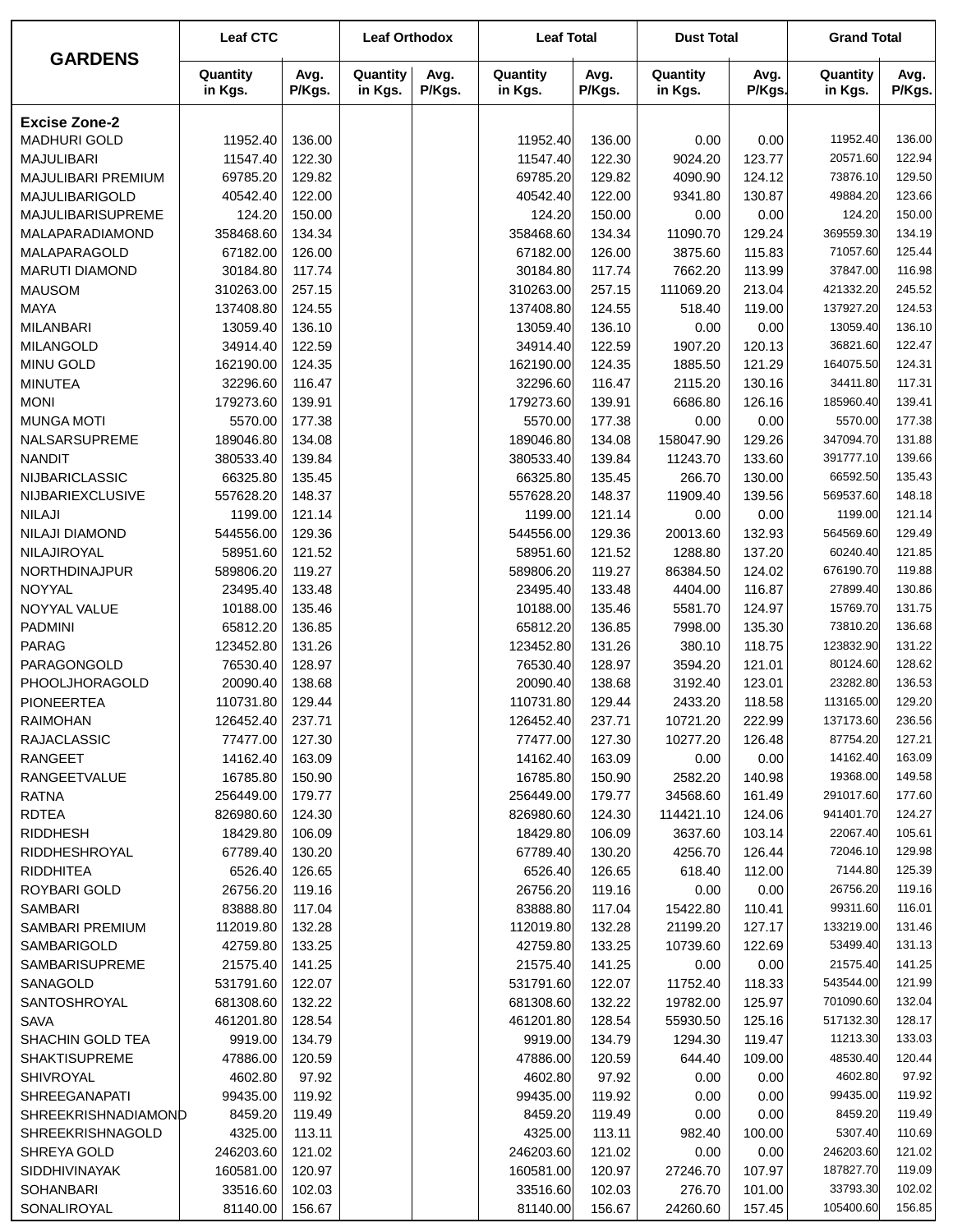| <b>GARDENS</b>            | <b>Leaf CTC</b>     |                | <b>Leaf Orthodox</b> |                | <b>Leaf Total</b>   |                | <b>Dust Total</b>   |                | <b>Grand Total</b>     |                  |
|---------------------------|---------------------|----------------|----------------------|----------------|---------------------|----------------|---------------------|----------------|------------------------|------------------|
|                           | Quantity<br>in Kgs. | Avg.<br>P/Kgs. | Quantity<br>in Kgs.  | Avg.<br>P/Kgs. | Quantity<br>in Kgs. | Avg.<br>P/Kgs. | Quantity<br>in Kgs. | Avg.<br>P/Kgs. | Quantity<br>in Kgs.    | Avg.<br>P/Kgs.   |
| <b>Excise Zone-2</b>      |                     |                |                      |                |                     |                |                     |                |                        |                  |
| SONAPREMIUM               | 1672.80             | 110.61         |                      |                | 1672.80             | 110.61         | 774.40              | 107.00         | 2447.20                | 109.47           |
| <b>SONI DIAMOND</b>       | 32348.80            | 127.30         |                      |                | 32348.80            | 127.30         | 2681.60             | 122.63         | 35030.40               | 126.95           |
| SONIROYAL                 | 534113.60           | 127.16         |                      |                | 534113.60           | 127.16         | 48512.60            | 126.41         | 582626.20              | 127.10           |
| <b>SOVARANI</b>           | 6035.40             | 127.82         |                      |                | 6035.40             | 127.82         | 0.00                | 0.00           | 6035.40                | 127.82           |
| <b>SRIJA TEA</b>          | 588970.40           | 145.60         |                      |                | 588970.40           | 145.60         | 7703.80             | 135.39         | 596674.20              | 145.47           |
| <b>SRIKRISHNASUPREME</b>  | 80222.00            | 143.58         |                      |                | 80222.00            | 143.58         | 6386.30             | 128.00         | 86608.30               | 142.44           |
| <b>SUPERKLASS</b>         | 188949.20           | 116.78         |                      |                | 188949.20           | 116.78         | 2801.70             | 107.82         | 191750.90              | 116.65           |
| <b>SWASTIKA</b>           | 771.40              | 130.00         |                      |                | 771.40              | 130.00         | 1652.80             | 126.56         | 2424.20                | 127.65           |
| <b>TAPTI</b>              | 3727.60             | 125.82         |                      |                | 3727.60             | 125.82         | 754.40              | 109.00         | 4482.00                | 122.99           |
| <b>TAPTI ROYAL</b>        | 8935.40             | 136.32         |                      |                | 8935.40             | 136.32         | 754.40              | 97.00          | 9689.80                | 133.25           |
| <b>TAPTI VALUE</b>        | 15895.20            | 120.71         |                      |                | 15895.20            | 120.71         | 1044.40             | 105.00         | 16939.60               | 119.74           |
| <b>TIKOOM</b>             | 55301.00            | 119.87         |                      |                | 55301.00            | 119.87         | 729.40              | 105.00         | 56030.40               | 119.67           |
| <b>TIKOOM GOLD</b>        | 84083.00            | 145.44         |                      |                | 84083.00            | 145.44         | 2937.10             | 106.45         | 87020.10               | 144.12           |
| <b>TOPICAL TEA</b>        | 15783.20            | 125.09         |                      |                | 15783.20            | 125.09         | 2579.30             | 119.55         | 18362.50               | 124.31           |
| <b>TULSIBARI GOLD</b>     | 80023.40            | 117.16         |                      |                | 80023.40            | 117.16         | 1963.90             | 138.27         | 81987.30               | 117.67           |
| VARUNGOLD                 | 306590.60           | 125.06         |                      |                | 306590.60           | 125.06         | 28902.60            | 130.68         | 335493.20              | 125.55           |
| VEDANTATEA                | 368021.40           | 133.55         |                      |                | 368021.40           | 133.55         | 10123.60            | 120.18         | 378145.00              | 133.20           |
| ZARATEAPREMIUM            | 298333.40           | 137.65         |                      |                | 298333.40           | 137.65         | 8065.20             | 141.65         | 306398.60              | 137.76           |
| <b>District Total</b>     | 20421353.00         | 134.75         |                      |                | 20421353.00         | 134.75         | 1581459.00          | 134.94         | 22002812.00            | 134.76           |
| <b>Terai GARDENS</b>      |                     |                |                      |                |                     |                |                     |                |                        |                  |
| <b>AANAND</b>             | 316844.00           | 136.59         |                      |                | 316844.00           | 136.59         | 23126.10            | 126.35         | 339970.10              | 135.89           |
| <b>AMRAJOTE</b>           | 3065.60             | 109.95         |                      |                | 3065.60             | 109.95         | 0.00                | 0.00           | 3065.60                | 109.95           |
| <b>ASHAPUR</b>            | 29587.80            | 142.77         |                      |                | 29587.80            | 142.77         | 1390.10             | 130.50         | 30977.90               | 142.22           |
| <b>ATAL</b>               | 703601.80           | 208.06         |                      |                | 703601.80           | 208.06         | 100943.50           | 183.21         | 804545.30              | 204.94           |
| <b>AZAMABADGOLD</b>       | 5461.00             | 119.73         |                      |                | 5461.00             | 119.73         | 1703.80             | 130.31         | 7164.80                | 122.24           |
| AZAMABADSUPREME           | 262745.00           | 168.71         |                      |                | 262745.00           | 168.71         | 70109.20            | 151.76         | 332854.20              | 165.14           |
| <b>BAGDOGRA</b>           | 138062.00           | 120.92         |                      |                | 138062.00           | 120.92         | 11434.60            | 124.16         | 149496.60              | 121.17           |
| <b>BAGDOGRA CLASSIC</b>   | 218381.40           | 132.53         |                      |                | 218381.40           | 132.53         | 8623.00             | 130.90         | 227004.40              | 132.46           |
| <b>BAGDOGRAGOLD</b>       | 399962.60           | 178.32         |                      |                | 399962.60           | 178.32         | 28864.00            | 153.64         | 428826.60              | 176.66           |
| <b>BALASON</b>            | 307004.60           | 121.68         |                      |                | 307004.60           | 121.68         | 13860.40            | 118.67         | 320865.00              | 121.55           |
| <b>BALASON ROYAL</b>      | 30556.20            | 142.54         |                      |                | 30556.20            | 142.54         | 2022.20             | 141.98         | 32578.40               | 142.51           |
| <b>BELGACHI</b>           | 205909.20           | 146.32         |                      |                | 205909.20           | 146.32         | 49903.80            | 139.37         | 255813.00              | 144.96           |
| <b>BELGACHIGOLD</b>       | 344423.00           | 176.66         |                      |                | 344423.00           | 176.66         | 43376.40            | 157.46         | 387799.40              | 174.51           |
| <b>BELPUR</b>             | 93589.00            | 122.90         |                      |                | 93589.00            | 122.90         | 22086.20            | 117.62         | 115675.20              | 121.89           |
| <b>BELPURGOLD</b>         | 5332.20             | 117.00         |                      |                | 5332.20             | 117.00         | 594.40              | 116.00         | 5926.60                | 116.90           |
| <b>BHOJNARAIN</b>         | 131114.00           | 147.61         |                      |                | 131114.00           | 147.61         | 22955.50            | 136.36         | 154069.50              | 145.94           |
| <b>BHOJNARAINGOLD</b>     | 250494.20           | 182.96         |                      |                | 250494.20           | 182.96         | 15784.50            | 165.38         | 266278.70              | 181.92           |
| <b>BHOJNARAINSUPREME</b>  | 70550.60            | 208.27         |                      |                | 70550.60            | 208.27         | 416.70              | 200.00         | 70967.30               | 208.22           |
| <b>BIJALIMONI</b>         | 271283.00           | 216.30         |                      |                | 271283.00           | 216.30         | 57467.40            | 189.13         | 328750.40              | 211.55           |
| <b>BIJBARI</b>            | 375093.00           | 131.13         |                      |                | 375093.00           | 131.13         | 52141.20            | 128.93         | 427234.20              | 130.86           |
| <b>BIJBARIGOLD</b>        | 605217.20           | 198.42         |                      |                | 605217.20           | 198.42         | 93848.80            | 163.39         | 699066.00              | 193.72           |
| <b>BIJOYNAGAR</b>         | 461358.00           | 160.00         |                      |                | 461358.00           | 160.00         | 42032.50            | 141.50         | 503390.50              | 158.45           |
| <b>BILATIBARI</b>         | 683935.60           | 136.07         |                      |                | 683935.60           | 136.07         | 6814.70             | 127.63         | 690750.30              | 135.99           |
| CHAMPASARI                | 117222.40           | 142.94         |                      |                | 117222.40           | 142.94         | 23194.10            | 139.24         | 140416.50              | 142.33           |
| CHANDAN                   | 544227.40           | 152.89         |                      |                | 544227.40           | 152.89         | 73575.80            | 136.58         | 617803.20              | 150.94           |
| <b>DAGAPUR</b>            | 135436.20           | 185.17         |                      |                | 135436.20           | 185.17         | 25291.10            | 154.15         | 160727.30              | 180.29           |
| <b>DEBIJHORA</b>          | 16691.00            | 132.32         |                      |                | 16691.00            | 132.32         | 165.10              | 132.00         | 16856.10               | 132.32           |
| <b>DEBIJHORASUPREME</b>   | 454784.00           | 166.54         |                      |                | 454784.00           | 166.54         | 54223.50            | 153.33         | 509007.50              | 165.13           |
| <b>FAGU</b>               | 403716.80           | 162.90         |                      |                | 403716.80           | 162.90         | 76398.40            | 153.68         | 480115.20              | 161.43           |
| <b>FAGUROYAL</b>          | 186564.00           | 205.98         |                      |                | 186564.00           | 205.98         | 27933.70            | 178.17         | 214497.70              | 202.36           |
|                           |                     |                |                      |                |                     |                |                     |                |                        | 113.36           |
| <b>FULBAR</b>             | 213100.40           | 113.26         |                      |                | 213100.40           | 113.26         | 47016.60            | 113.82         | 260117.00<br>720215.10 | 166.89           |
| <b>FULBARI</b>            | 679562.00           | 167.02         |                      |                | 679562.00           | 167.02         | 40653.10            | 164.61         |                        | 211.31           |
| <b>FULBARI HI GROWN</b>   | 536378.00           | 213.28         |                      |                | 536378.00           | 213.28         | 38662.60            | 183.95         | 575040.60              |                  |
| <b>FULBARIPATAN</b>       | 29401.00            | 138.58         |                      |                | 29401.00            | 138.58         | 4189.90             | 130.65         | 33590.90<br>97663.50   | 137.59<br>173.49 |
| <b>FULBARIPATANCLONAL</b> | 88684.00            | 176.06         |                      |                | 88684.00            | 176.06         | 8979.50             | 148.06         | 148702.00              | 152.15           |
| GAYAGANGA                 | 142129.20           | 152.42         |                      |                | 142129.20           | 152.42         | 6572.80             | 146.45         |                        |                  |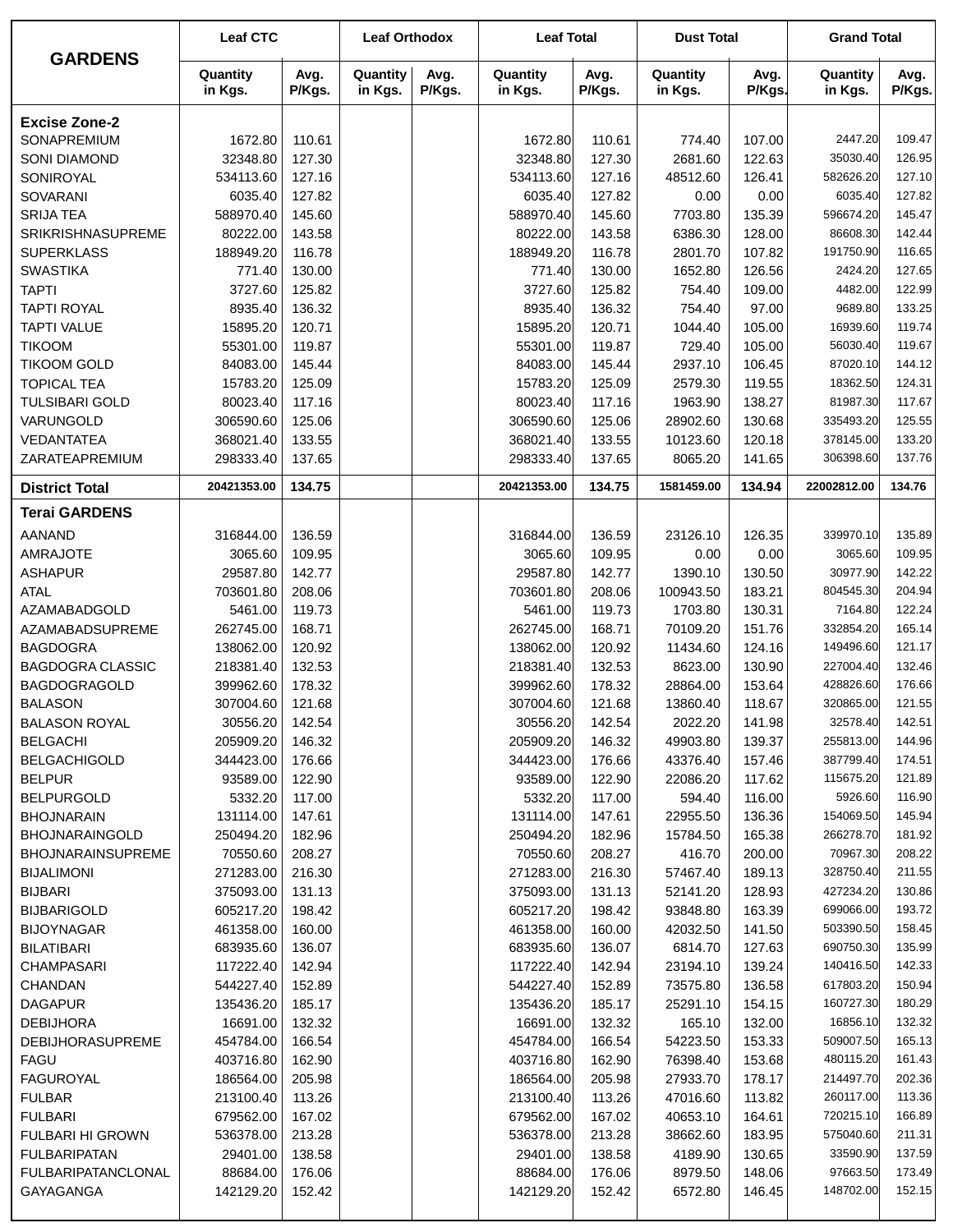|                          | <b>Leaf CTC</b>     |                | <b>Leaf Orthodox</b> |                | <b>Leaf Total</b>   |                | <b>Dust Total</b>   |                | <b>Grand Total</b>  |                |
|--------------------------|---------------------|----------------|----------------------|----------------|---------------------|----------------|---------------------|----------------|---------------------|----------------|
| <b>GARDENS</b>           | Quantity<br>in Kgs. | Avg.<br>P/Kgs. | Quantity<br>in Kgs.  | Avg.<br>P/Kgs. | Quantity<br>in Kgs. | Avg.<br>P/Kgs. | Quantity<br>in Kgs. | Avg.<br>P/Kgs. | Quantity<br>in Kgs. | Avg.<br>P/Kgs. |
| <b>Excise Zone-2</b>     |                     |                |                      |                |                     |                |                     |                |                     |                |
| <b>GIRISHCHANDRA</b>     | 233115.00           | 130.85         |                      |                | 233115.00           | 130.85         | 15553.80            | 131.37         | 248668.80           | 130.88         |
| <b>GIRISHCHSUPER</b>     | 184035.20           | 201.58         |                      |                | 184035.20           | 201.58         | 30686.80            | 153.60         | 214722.00           | 194.72         |
| <b>GITADEVI</b>          | 49937.00            | 128.94         |                      |                | 49937.00            | 128.94         | 13221.00            | 118.92         | 63158.00            | 126.84         |
| <b>GOPALPURSUPER</b>     | 72897.20            | 161.89         |                      |                | 72897.20            | 161.89         | 9193.00             | 150.75         | 82090.20            | 160.64         |
| <b>GOPE</b>              | 1058087.80          | 127.61         |                      |                | 1058087.80          | 127.61         | 106390.70           | 118.00         | 1164478.50          | 126.73         |
| <b>GOPESUPREME</b>       | 178722.60           | 150.30         |                      |                | 178722.60           | 150.30         | 5967.40             | 136.25         | 184690.00           | 149.85         |
| <b>GULMA</b>             | 819728.80           | 294.95         |                      |                | 819728.80           | 294.95         | 128115.40           | 239.60         | 947844.20           | 287.47         |
| <b>GUNABARI</b>          | 799217.80           | 126.67         |                      |                | 799217.80           | 126.67         | 13351.30            | 124.17         | 812569.10           | 126.63         |
| <b>HALBARI</b>           | 1374.20             | 162.61         |                      |                | 1374.20             | 162.61         | 0.00                | 0.00           | 1374.20             | 162.61         |
| <b>HANSQUA</b>           | 614647.40           | 219.10         |                      |                | 614647.40           | 219.10         | 105906.20           | 193.16         | 720553.60           | 215.28         |
| <b>HANSRAJ</b>           | 50165.60            | 137.88         |                      |                | 50165.60            | 137.88         | 6150.40             | 132.20         | 56316.00            | 137.26         |
| <b>ICHHAMOTI</b>         | 21182.00            | 126.66         |                      |                | 21182.00            | 126.66         | 710.10              | 122.75         | 21892.10            | 126.53         |
| ICHHAMOTIROYAL           | 273276.40           | 191.21         |                      |                | 273276.40           | 191.21         | 25219.20            | 164.48         | 298495.60           | 188.95         |
| <b>JATINDRAMOHAN</b>     | 1181888.40          | 132.15         |                      |                | 1181888.40          | 132.15         | 62941.10            | 121.13         | 1244829.50          | 131.60         |
| <b>JATINDRAMOHANGOLD</b> | 172925.40           | 147.98         |                      |                | 172925.40           | 147.98         | 953.10              | 175.11         | 173878.50           | 148.13         |
| <b>JAYABARI</b>          | 295563.20           | 116.35         |                      |                | 295563.20           | 116.35         | 20429.20            | 113.97         | 315992.40           | 116.19         |
| JAYANTIKACLONAL          | 172182.00           | 142.53         |                      |                | 172182.00           | 142.53         | 12844.00            | 149.33         | 185026.00           | 143.01         |
| JAYANTIKAGOLD            | 522019.20           | 181.31         |                      |                | 522019.20           | 181.31         | 94375.20            | 160.41         | 616394.40           | 178.11         |
| <b>JIAGURI</b>           | 1431.20             | 124.42         |                      |                | 1431.20             | 124.42         | 0.00                | 0.00           | 1431.20             | 124.42         |
| KACHAKALIGOLD            | 380704.20           | 133.43         |                      |                | 380704.20           | 133.43         | 18848.90            | 125.84         | 399553.10           | 133.07         |
| <b>KAMALA</b>            | 755172.00           | 149.57         |                      |                | 755172.00           | 149.57         | 257598.30           | 142.03         | 1012770.30          | 147.65         |
| <b>KANTABARI</b>         | 205098.80           | 125.65         |                      |                | 205098.80           | 125.65         | 18772.00            | 132.02         | 223870.80           | 126.19         |
| <b>KIRANCHANDRA</b>      | 225211.20           | 132.68         |                      |                | 225211.20           | 132.68         | 29410.70            | 135.21         | 254621.90           | 132.97         |
| KIRANCHANDRAGOLD         | 394814.50           | 173.07         |                      |                | 394814.50           | 173.07         | 52798.60            | 159.98         | 447613.10           | 171.52         |
| <b>KUSUM</b>             | 233801.40           | 151.42         |                      |                | 233801.40           | 151.42         | 30334.90            | 134.79         | 264136.30           | 149.51         |
| <b>KUSUMGOLD</b>         | 124646.00           | 200.84         |                      |                | 124646.00           | 200.84         | 12221.50            | 165.79         | 136867.50           | 197.71         |
| <b>KUSUMSPL</b>          | 77222.80            | 179.73         |                      |                | 77222.80            | 179.73         | 8156.50             | 150.57         | 85379.30            | 176.95         |
| <b>MAHAMAYA</b>          | 745420.20           | 132.74         |                      |                | 745420.20           | 132.74         | 55504.30            | 129.47         | 800924.50           | 132.51         |
| <b>MALIVITA</b>          | 34331.60            | 116.37         |                      |                | 34331.60            | 116.37         | 718.10              | 111.62         | 35049.70            | 116.27         |
| <b>MARAPUR</b>           | 51384.80            | 152.96         |                      |                | 51384.80            | 152.96         | 2859.70             | 151.37         | 54244.50            | 152.88         |
| MARAPURROYAL             | 34871.60            | 202.95         |                      |                | 34871.60            | 202.95         | 1724.50             | 177.88         | 36596.10            | 201.76         |
| MARIONBARIECLONAL        | 81811.40            | 138.98         |                      |                | 81811.40            | 138.98         | 17367.00            | 128.44         | 99178.40            | 137.13         |
| MARIONBARIEPREMIUM       | 119183.00           | 150.84         |                      |                | 119183.00           | 150.84         | 22812.60            | 132.56         | 141995.60           | 147.90         |
| <b>MATIDHAR</b>          | 889533.60           | 213.03         |                      |                | 889533.60           | 213.03         | 173447.20           | 188.07         | 1062980.80          | 208.96         |
| <b>MATIGARAGOLD</b>      | 0.00                | 0.00           |                      |                | 0.00                | 0.00           | 1571.50             | 116.00         | 1571.50             | 116.00         |
| <b>MATRI</b>             | 283017.80           | 130.25         |                      |                | 283017.80           | 130.25         | 34178.60            | 124.70         | 317196.40           | 129.65         |
| <b>MATRIGOLD</b>         | 501016.60           | 234.73         |                      |                | 501016.60           | 234.73         | 34256.10            | 197.06         | 535272.70           | 232.32         |
| <b>MERRYVIEW</b>         | 208429.60           | 178.61         |                      |                | 208429.60           | 178.61         | 30581.60            | 161.01         | 239011.20           | 176.36         |
| <b>NALSAR</b>            | 127361.40           | 122.03         |                      |                | 127361.40           | 122.03         | 99513.60            | 124.74         | 226875.00           | 123.22         |
| NALSARBARI               | 208065.40           | 133.04         |                      |                | 208065.40           | 133.04         | 74129.20            | 121.58         | 282194.60           | 130.03         |
| NEWCHUMTAACEGOLD         | 20412.40            | 120.42         |                      |                | 20412.40            | 120.42         | 2982.30             | 107.41         | 23394.70            | 118.76         |
| <b>NEWCHUMTACLASSIC</b>  | 185509.40           | 144.51         |                      |                | 185509.40           | 144.51         | 33426.40            | 133.20         | 218935.80           | 142.79         |
| NEWCHUMTAROYAL           | 232576.80           | 175.99         |                      |                | 232576.80           | 175.99         | 56994.50            | 156.71         | 289571.30           | 172.19         |
| NUXALBARIE               | 83526.60            | 173.83         |                      |                | 83526.60            | 173.83         | 18031.50            | 156.51         | 101558.10           | 170.75         |
| NUXALBARIIMPERIAL        | 506680.20           | 220.43         |                      |                | 506680.20           | 220.43         | 47172.10            | 193.43         | 553852.30           | 218.13         |
| ORDDIAMOND               | 277304.60           | 173.57         |                      |                | 277304.60           | 173.57         | 18492.20            | 149.76         | 295796.80           | 172.08         |
| <b>ORDTERAI</b>          | 348192.60           | 142.30         |                      |                | 348192.60           | 142.30         | 53509.70            | 132.18         | 401702.30           | 140.96         |
| <b>PAHARGOOMIAH</b>      | 878472.30           | 284.90         |                      |                | 878472.30           | 284.90         | 154268.60           | 218.10         | 1032740.90          | 274.92         |
| <b>PUSPA</b>             | 4839.80             | 109.67         |                      |                | 4839.80             | 109.67         | 0.00                | 0.00           | 4839.80             | 109.67         |
| <b>PUSPAGOLD</b>         | 192674.00           | 120.70         |                      |                | 192674.00           | 120.70         | 0.00                | 0.00           | 192674.00           | 120.70         |
| PUTINBARI ROYAL          | 16321.00            | 143.52         |                      |                | 16321.00            | 143.52         | 0.00                | 0.00           | 16321.00            | 143.52         |
| PUTINBARIGOLD            | 754.20              | 138.00         |                      |                | 754.20              | 138.00         | 0.00                | 0.00           | 754.20              | 138.00         |
| <b>RAMABOTY</b>          | 490824.60           | 129.64         |                      |                | 490824.60           | 129.64         | 24207.10            | 128.67         | 515031.70           | 129.59         |
| <b>RAMABOTYSUPER</b>     | 385469.20           | 190.66         |                      |                | 385469.20           | 190.66         | 8866.10             | 146.55         | 394335.30           | 189.67         |
| <b>RANIPOKHRI</b>        | 146817.60           | 129.67         |                      |                | 146817.60           | 129.67         | 10424.20            | 119.74         | 157241.80           | 129.01         |
| SALBARI                  | 78107.20            | 135.10         |                      |                | 78107.20            | 135.10         | 7106.80             | 124.52         | 85214.00            | 134.22         |
| <b>SANTOSH</b>           | 204627.80           | 123.53         |                      |                | 204627.80           | 123.53         | 23780.40            | 117.31         | 228408.20           | 122.89         |
| <b>SARAT</b>             | 406602.40           | 229.79         |                      |                | 406602.40           | 229.79         | 44211.80            | 172.26         | 450814.20           | 224.15         |